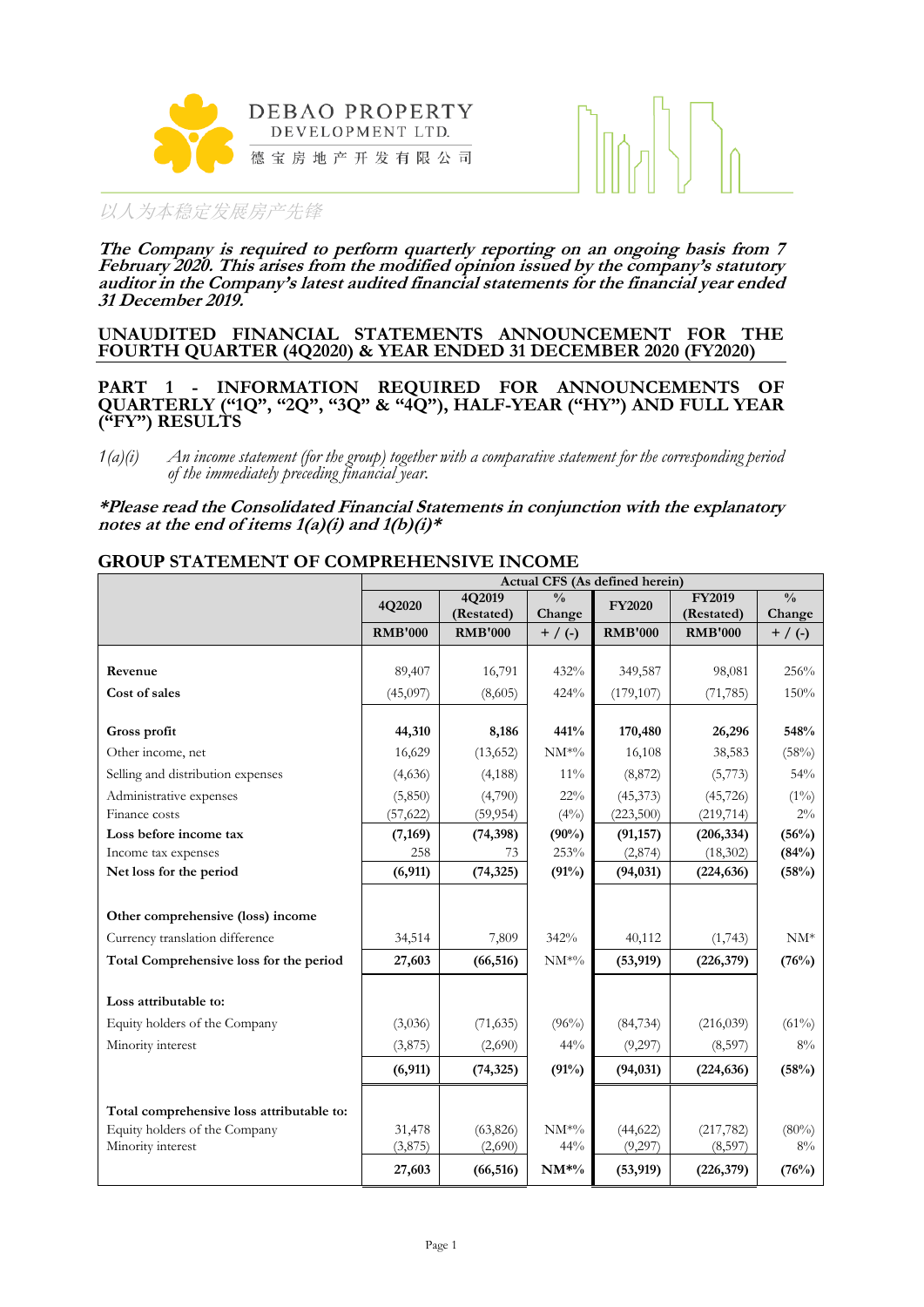



# In adopting Singapore Financial Reporting Standards (International) ("**SFRS(I)**") with effect from 1 January 2018, the Group is required to apply all of the specific transition requirements in SFRS(I) 1 First-time Adoption of SFRS(1). Under SFRS(I) 1, these financial statements are required to be prepared using accounting policies that comply with SFRS(I) effective as at 31 December 2018.

NM = Not meaningful

#### *1(a)(ii) Profit before income tax is arrived at after charging/(crediting):*

|                      | <b>Actual Consolidated Statement of Comprehensive Income</b> |                      |           |                |                             |           |  |
|----------------------|--------------------------------------------------------------|----------------------|-----------|----------------|-----------------------------|-----------|--|
|                      | 4Q2020                                                       | 4Q2019(Res<br>tated) | % Change  | <b>FY2020</b>  | <b>FY2019(Re</b><br>stated) | % Change  |  |
|                      | <b>RMB'000</b>                                               | <b>RMB'000</b>       | $+$ / (-) | <b>RMB'000</b> | <b>RMB'000</b>              | $+$ / (-) |  |
| Depreciation         | 932                                                          | 990                  | $(6\%)$   | 3,728          | 3,960                       | $(6\%)$   |  |
| Interest expense     | 57,622                                                       | 59,594               | $(4\%)$   | 223,500        | 219,714                     | $2\%$     |  |
| Interest income      | (144)                                                        | (1, 184)             | (88%)     | (817)          | (4,736)                     | (83%)     |  |
| Exchange (gain)/loss | (34, 514)                                                    | (7,809)              | 342%      | (40, 112)      | 1,743                       | $NM^*$    |  |

NM = Not meaningful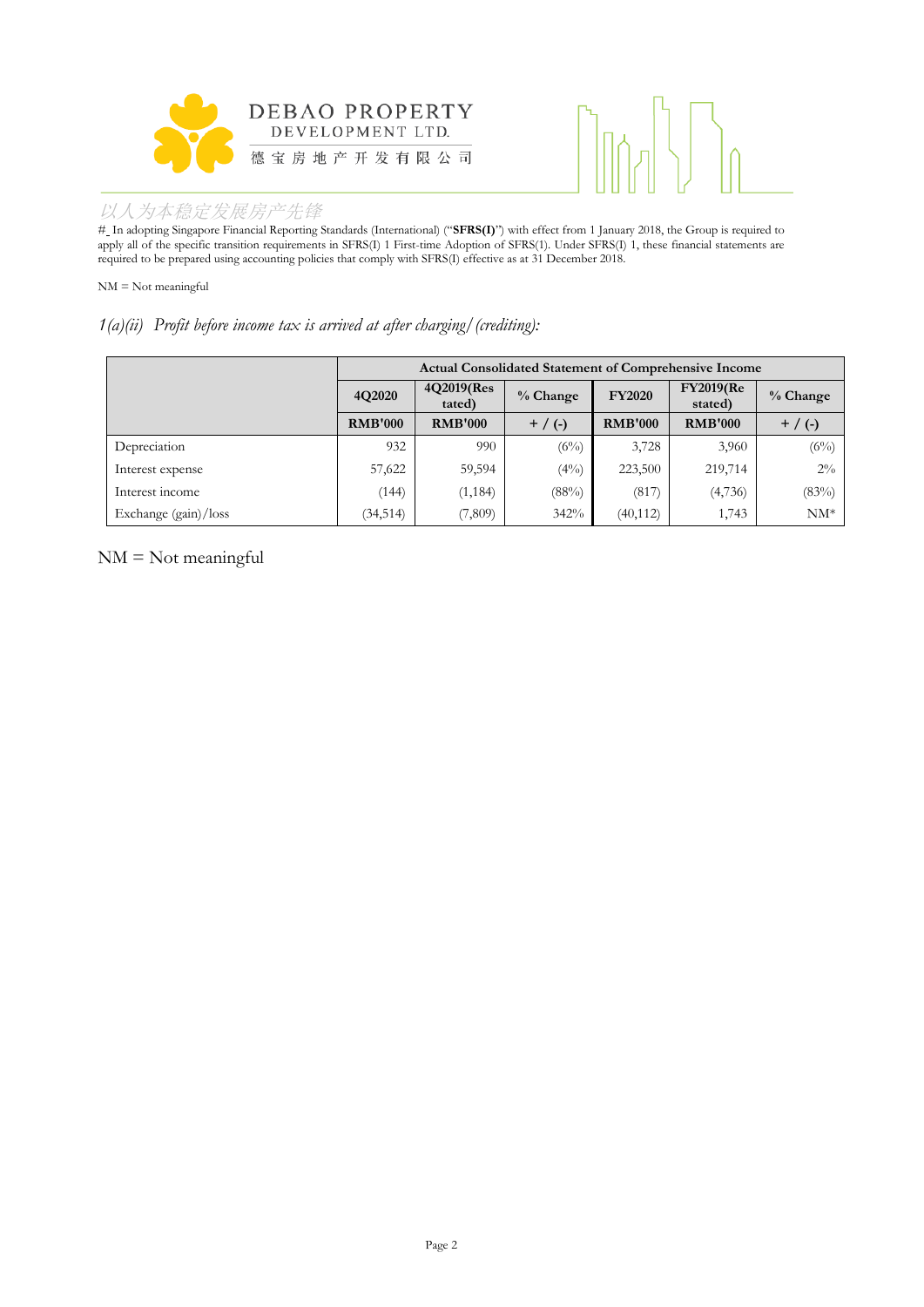



*1(b)(i) A balance sheet (for the issuer and group) together with a comparative statement as at the end of the immediately preceding financial year.*

# **STATEMENTS OF FINANCIAL POSITION**

|                                                      | Group          |                   | Company        |                |  |
|------------------------------------------------------|----------------|-------------------|----------------|----------------|--|
|                                                      |                | 31.12.2019(Restat |                | 31.12.2019(R   |  |
|                                                      | 31.12.2020     | ed)               | 31.12.2020     | estated)       |  |
|                                                      | <b>RMB'000</b> | <b>RMB'000</b>    | <b>RMB'000</b> | <b>RMB'000</b> |  |
| Assets                                               |                |                   |                |                |  |
| <b>Current assets</b><br>Cash and bank equivalents   | 23,759         | 15,897            | 26             | 30             |  |
| Restricted cash and cash equivalents                 |                | 20,000            |                |                |  |
| Trade and other receivables                          | 448,007        | 583,372           | 1,295,211      | 1,305,266      |  |
| Contract assets                                      | 18,650         | 18,650            |                |                |  |
| Prepaid leases                                       | 81             | 223               |                |                |  |
| Inventories                                          | 264            | 247               |                |                |  |
| Property held for sale                               | 27,290         | 36,988            |                |                |  |
| Development properties                               | 1,012,904      | 1,149,377         |                |                |  |
| Disposal group assets classified as held-for-sale    | 48,735         | 48,735            |                |                |  |
| Total current assets                                 | 1,579,690      | 1,873,489         | 1,295,237      | 1,305,296      |  |
|                                                      |                |                   |                |                |  |
| <b>Non-current Assets</b>                            |                |                   |                |                |  |
| Prepaid leases                                       | 3,776          | 3,695             |                |                |  |
| Property, plant and equipment                        | 13,828         | 22,991            |                |                |  |
| Investment properties                                | 2,193,674      | 2,197,619         |                |                |  |
| Investment in an associate                           | 45             | 45                |                |                |  |
| Financial asset, FVOCI                               |                |                   | $\ast$         | $\ast$         |  |
| Deferred tax assets                                  | 19,017         | 19,017            |                |                |  |
| Total non-current assets                             | 2,230,340      | 2,243,367         | $\ast$         | $\ast$         |  |
| <b>Total assets</b>                                  | 3,810,030      | 4,116,856         | 1,295,237      | 1,305,296      |  |
| Liabilities and shareholders' equity                 |                |                   |                |                |  |
| <b>Current liabilities</b>                           |                |                   |                |                |  |
| Bank and other loans                                 | 1,342,577      | 1,438,362         |                |                |  |
| Trade and other payables                             | 721,869        | 941,829           | 358,664        | 359,702        |  |
| Lease liabilities                                    | 36,446         | 32,417            |                |                |  |
| Contract liabilities                                 | 99,921         | 64,859            |                |                |  |
| Provisions                                           | 96,311         | 96,311            | 83,868         | 88,297         |  |
| Tax payables                                         | 122,645        | 122,262           | 33,645         | 35,265         |  |
| Liabilities directly associated with disposal assets |                |                   |                |                |  |
| classified as held-for-sale                          | 46,735         | 46,735            |                |                |  |
| Total current liabilities                            | 2,466,504      | 2,742,775         | 476,177        | 483,264        |  |
|                                                      |                |                   |                |                |  |
| Non-current liabilities                              |                |                   |                |                |  |
| Bank and other loans                                 | 356,986        | 334,294           |                |                |  |
| Lease liabilities                                    | 155,277        | 155,334           |                |                |  |
| Deferred tax liabilities                             | 283,746        | 283,017           |                |                |  |
| Total non-current liabilities                        | 796,009        | 772,645           |                |                |  |
|                                                      |                |                   |                |                |  |
| Shareholders' equity                                 | 547,517        | 601,436           | 819,060        | 822,032        |  |
| Total liabilities and Shareholders' equity           | 3,810,030      | 4,116,856         | 1,295,237      | 1,305,296      |  |

\* Less than RMB 1,000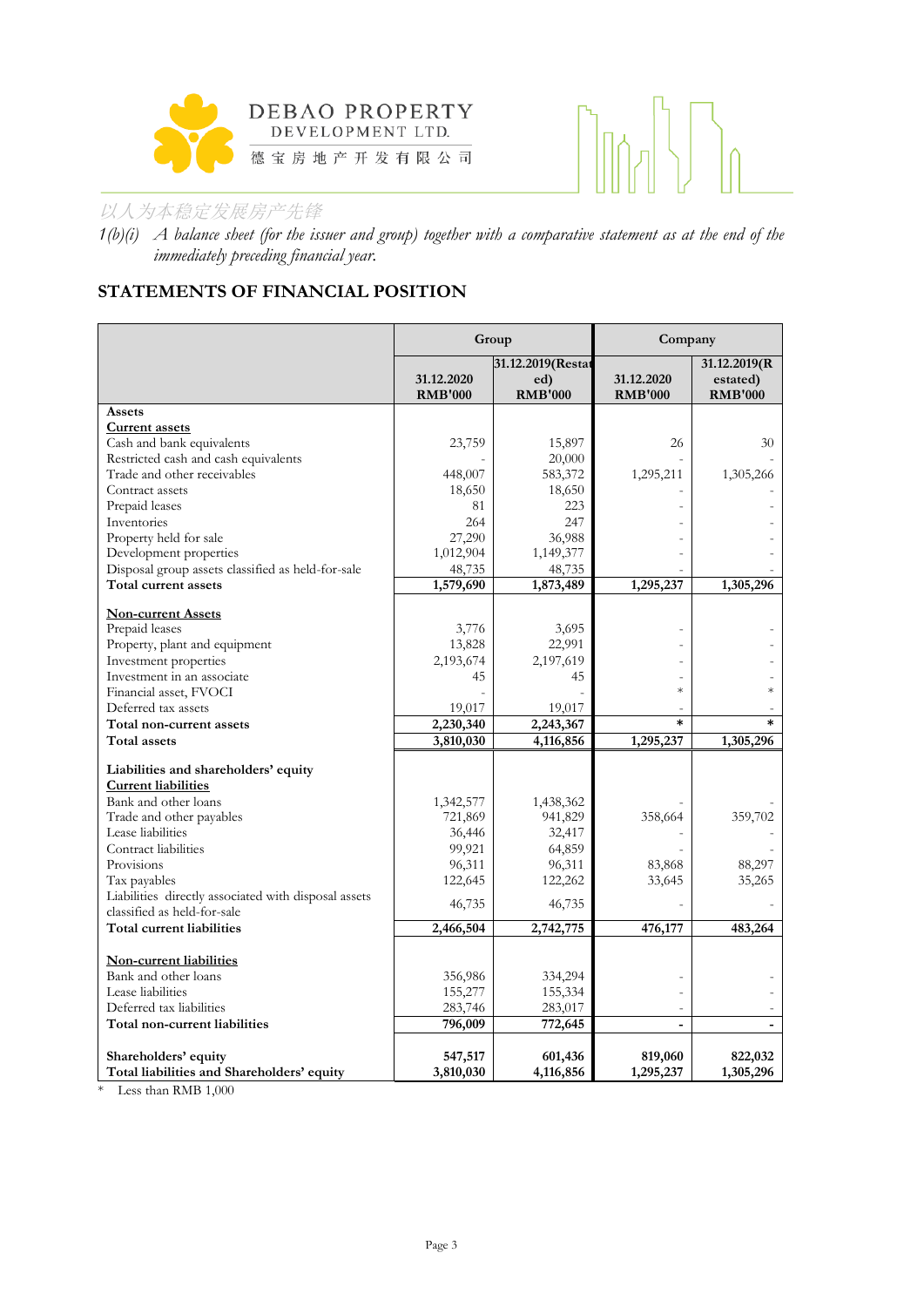



#### Explanatory Notes:

As announced on SGXNet on 21 April 2020, on the advice of the Company's auditors, the Company will cease to publish the proforma financial statements to illustrate what the current year/period's results will be like if common control was applied to the acquisitions during listing. Please refer to the SGX announcement for further details.

#### *1(b)(ii) Aggregate amount of group's borrowings and debt securities*

|                                                     | <b>Group CFS</b>         |                |  |
|-----------------------------------------------------|--------------------------|----------------|--|
|                                                     | 31.12.2020<br>31.12.2019 |                |  |
|                                                     |                          | (Restated)     |  |
|                                                     | <b>RMB'000</b>           | <b>RMB'000</b> |  |
| Amount repayable in one year or less, or on demand: |                          |                |  |
| Secured                                             | 1,342,577                | 1,438,362      |  |
| Sub-total (1)                                       | 1,342,577                | 1,438,362      |  |
|                                                     |                          |                |  |
| Amount repayable after one year:                    |                          |                |  |
| Secured                                             | 356,986                  | 334,294        |  |
| Sub-total $(2)$                                     | 356,986                  | 334,294        |  |
|                                                     |                          |                |  |
| Total debt $(1)+(2)$                                | 1,699,563                | 1,772,656      |  |

*<sup>1(</sup>b)(i) A balance sheet (for the issuer and group) together with a comparative statement as at the end of the immediately preceding financial year (continued).*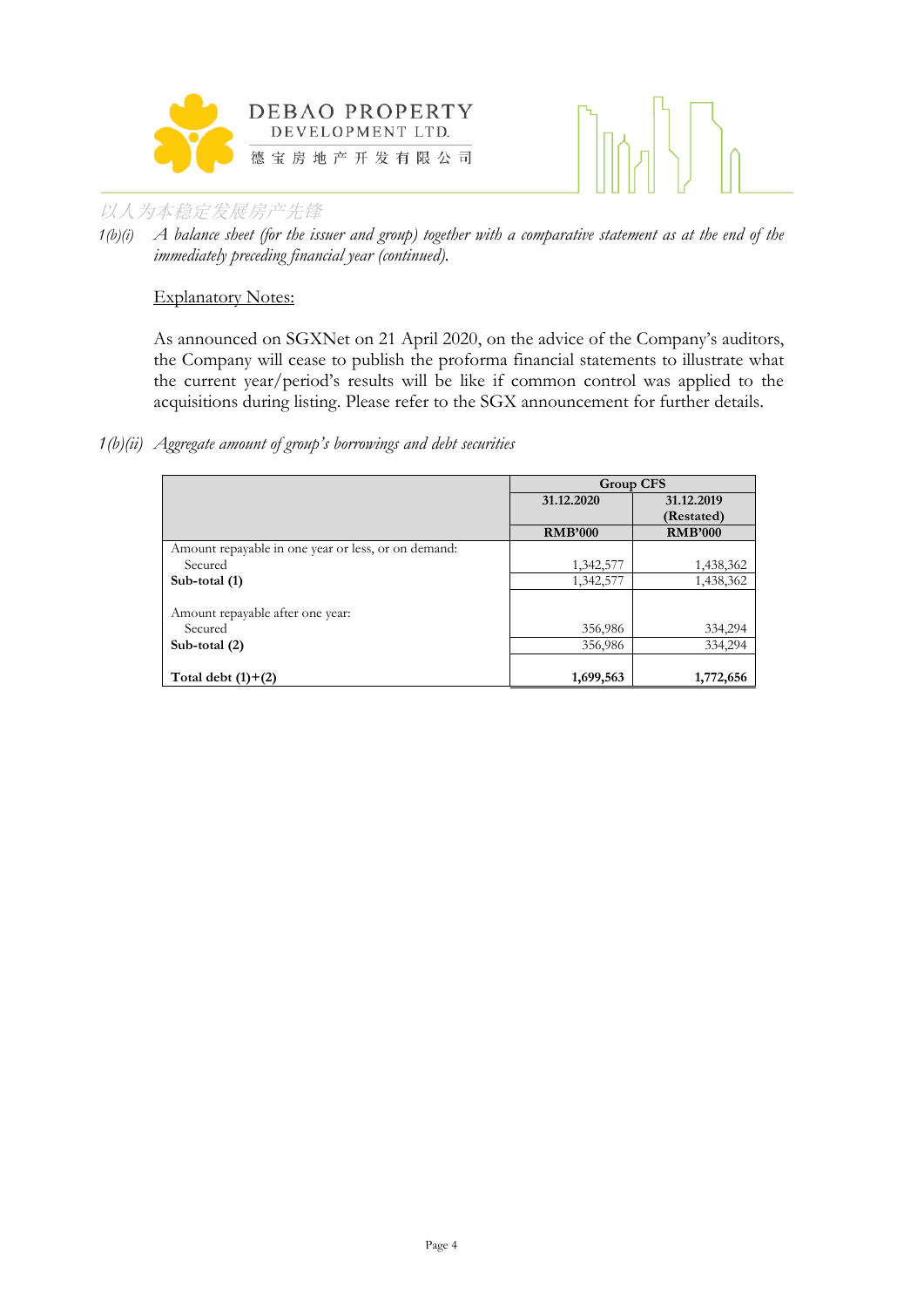



*1(b)(ii) Aggregate amount of group's borrowings and debt securities (continued)*

The following loans are still outstanding:

## **(a) Bank loans**

- 1. Loans from a lender amounting to RMB 22,900,000 (2019: Nil) with effective interest rates at 8.5% (2019: Nil) per annum, are secured by property, plant and equipment and investment properties and repayable in 2021.
- 2. Loans from a lender amounting to RMB 34,000,000 (2019: Nil) with an effective interest rate at 5% (2019: Nli) per annum, are secured by investment properties and repayable in 2022.
- 3. Loans from a lender amounting to RMB 125,000 (2019: 625,000) with an effective interest rate at 9.55% (2019:9.55%) per annum, were unsecured and repayable in 2021.
- 4. Loans from a lender amounting to RMB 335,616,000 (2019: RMB 343,080,000) with effective interest rates from  $6.86\%$  to  $7.35\%$  (2019:  $6.86\%$  to  $7.35\%$ ) per annum, are secured by a shareholder of the Group and its subsidiaries, land use rights of the Group, property, plant and equipment and investment properties and repayable in 2032 to 2036.
- 5. Loans from a lender amounting to RMB 15,000,000 (2019: Nil) with effective interest rates at 4.65% (2019: Nil) per annum, are secured by investment properties and repayable in 2021.
- 6. Loan from a lender amounting to RMB 3,510,000 (2019: Nil) with effective interest rates at 5.8% (2019: Nil) per annum, are secured by investment properties and repayable in 2030.

#### **(b) Other loans**

1. Loans from a lender amounting to RMB 979,815,000 (2019: RMB1,046,505,000) with an effective interest rate  $13.00\%$  (2019: 11.00% to 13.00%) per annum and are secured by a shareholder of the Group and its subsidiaries, properties held for sale, development properties, land use rights of the Group and investment properties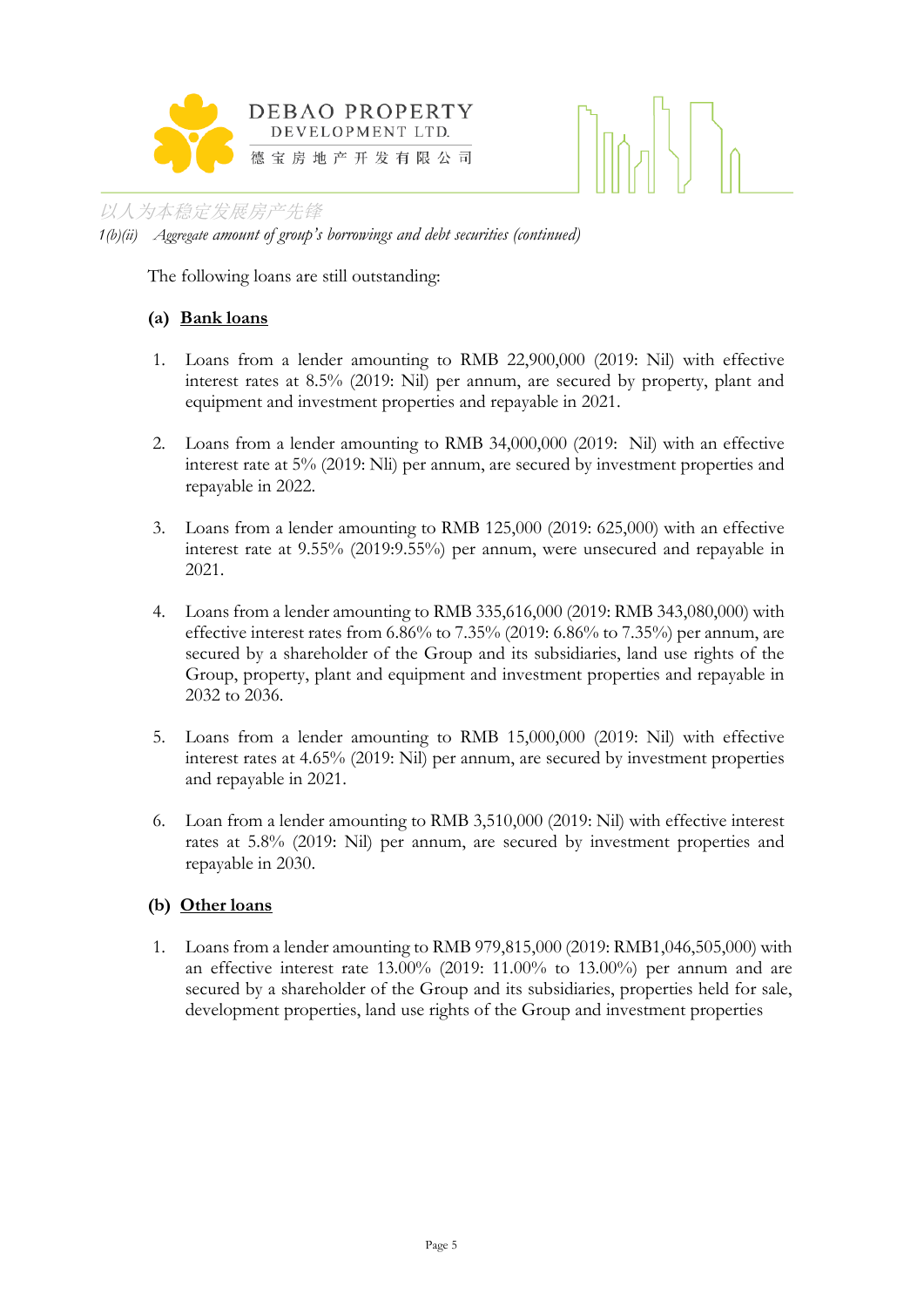

# $\lfloor \frac{1}{2} \rfloor$

#### 以人为本稳定发展房产先锋 *1(b)(ii) Aggregate amount of group's borrowings and debt securities (continued)*

# **(b) Other loans**

- 2. To support the Group's operating cash flows requirements, the Group obtained loans from individuals and other non-financial institutions amounting to RMB 118,000,000. These loans bore average annual interest rates from 12% to 33.6%, secured either by a guarantee given by a subsidiary, secured over properties held for sale, land use rights or investment properties of the Group. These loans are repayable within the next twelve months.
- 3. Loan from a lender amounting to RMB 190,597,000 (2019: RMB 190,597,000) with interest rate from 15% to 20% (2019: 15% to 20%) per annum, are secured by the shares of our subsidiaries.

The Company is aware of the lower interest rate environment globally and management will take the opportunity to re-negotiate for lower interest rates with lenders, wherever possible, to lower the Company's effective cost of debt.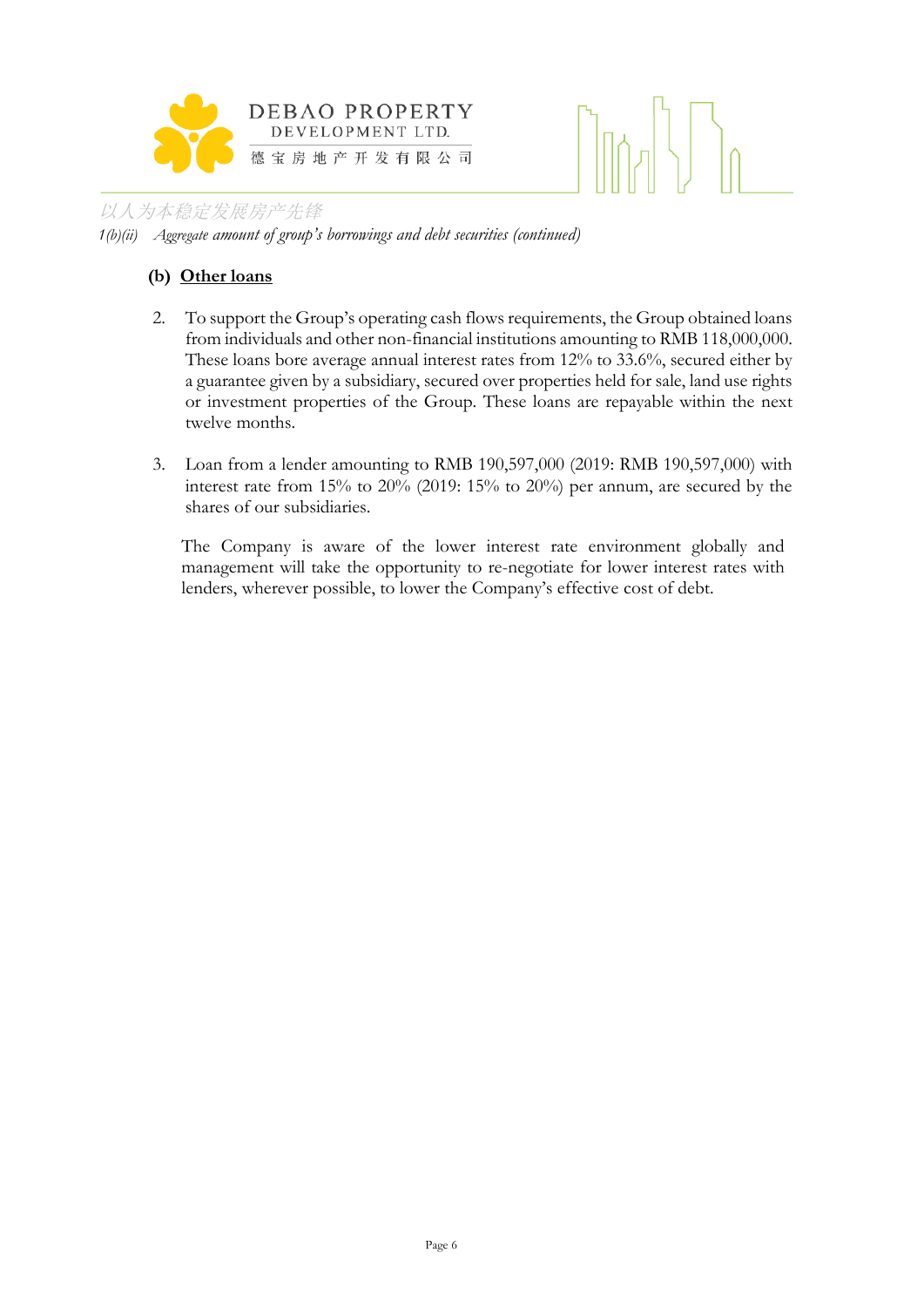



*1(c) A cash flow statement (for the group), together with a comparative statement for the corresponding period for the immediately preceding financial year.*

|                                                                  | Group CFS      |                |                |                |  |
|------------------------------------------------------------------|----------------|----------------|----------------|----------------|--|
|                                                                  | 4Q2020         | 4Q2019         | <b>FY2020</b>  | <b>FY2019</b>  |  |
|                                                                  | <b>RMB'000</b> | <b>RMB'000</b> | <b>RMB'000</b> | <b>RMB'000</b> |  |
| Cash flows from operating activities                             |                |                |                |                |  |
| Profit (Loss) after tax                                          | (6,911)        | (137, 645)     | (94, 031)      | (224, 636)     |  |
| Adjustments for:                                                 |                |                |                |                |  |
| Income tax expenses                                              | (258)          | 18,243         | 2,874          | 18,302         |  |
| Fair value gain on investment properties                         |                | (76, 532)      |                | (76, 532)      |  |
| Gain on disposal of property, plant and equipment                |                | (6)            |                | (6)            |  |
| Gain on disposal of joint venture                                |                | (8,598)        |                | (8,598)        |  |
| Gain on disposal of financial assets, FVOCI                      | $\overline{a}$ | (1,528)        |                | (1,528)        |  |
| Impairment for non-current assets held for sale                  |                | 40,267         |                | 40,267         |  |
| Depreciation and amortization                                    | 2,361          | 2,674          | 3,728          | 3,960          |  |
| Interest expense                                                 | 57,622         | 121,424        | 223,500        | 219,714        |  |
| Interest income                                                  | (144)          | (3, 475)       | (817)          | (4,736)        |  |
| Amortisation of prepaid leases                                   | 61             | 223            | 61             | 223            |  |
| Provision for liabilities on legal cases                         |                | 3,703          |                | 3,703          |  |
| Unrealized exchange differences                                  | 34,514         | (16, 264)      | 40,112         | (29, 259)      |  |
| Operating profit (loss) before working capital changes           | 87,245         | (57, 514)      | 175,427        | (59, 126)      |  |
| Trade and other receivables                                      | 79,214         | (18, 562)      | 135,365        | (13, 854)      |  |
| Contract assets                                                  | 24,055         | (8, 152)       |                | (7,677)        |  |
| Inventories                                                      | (4)            | 260            | (17)           | (10)           |  |
| Development properties                                           | 55,778         | (196, 498)     | 136,473        | (166, 832)     |  |
| Properties held for sales                                        | 16,231         | (2,685)        | 9,698          | (1,674)        |  |
| Trade and other payables                                         | (234, 493)     | 153,253        | (219,960)      | 196,319        |  |
| Contract liabilities                                             | 35,062         | (10, 851)      | 35,062         | (10, 851)      |  |
| Provisions                                                       |                | (3,703)        |                | (3,703)        |  |
| Net cash generated from operations                               | 63,088         | (144, 452)     | 272,048        | (67, 408)      |  |
| Interest paid                                                    | (57, 622)      | 13,063         | (223,500)      | (85, 227)      |  |
| Interest received                                                | 144            | 3,475          | 817            | 4,736          |  |
| Income taxes paid                                                | (1,426)        | (678)          | (1,762)        | 821            |  |
| Net cash generated from (used in) operating activities           | 4,184          | (128, 592)     | 47,603         | (147,078)      |  |
|                                                                  |                |                |                |                |  |
| Cash flows from investing activities                             |                |                |                |                |  |
| Proceeds from disposal (Purchase) of properties, plant and       |                |                |                |                |  |
| equipment, net                                                   | 4,931          | 684            | 5,435          | (295)          |  |
| Proceeds from disposal of joint venture                          |                | 8,598          |                | 8,598          |  |
| Addition in investment property                                  | (799)          | (86)           | 3,945          |                |  |
| Proceeds from (Increase in) disposal of non-current assets held- | $\overline{a}$ | 79,000         |                | 85,000         |  |
| for-sale                                                         |                |                |                |                |  |
| Proceeds from disposal of financial assets, FVOCI                | $\overline{a}$ | 1,528          |                | 2,828          |  |
| Investment in associated companies                               |                | (5)            |                | (5)            |  |
| Net cash (used in) generated by investing activities             | 4,132          | (89,719)       | 9,380          | 96,126         |  |
| Cash flows from financing activities                             |                |                |                |                |  |
| Decrease (increase) in fixed deposits restricted cash            | 10,000         | 114,216        | 20,000         | 182,076        |  |
| Lease payables                                                   | 1,755          | (7,506)        | 3,972          | (7,506)        |  |
| (Repayment) Drawing of bank loans and other loans, net           | (14, 738)      | (67, 133)      | (73,093)       | (129, 283)     |  |
| Proceed from(repayment to) former non-controlling interests      |                | 4,037          |                | 4,037          |  |
| Net cash generated from (used in) financing activities           | (2,983)        | 43,614         | (49, 121)      | 49,324         |  |
|                                                                  |                |                |                |                |  |
| Net (decrease) increase in cash and cash equivalents             | 5,333          | 4,741          | 7,862          | (1,628)        |  |
| Cash and cash equivalents at the beginning of the periods        | 18,426         | 11,156         | 15,897         | 17,525         |  |
| Cash and cash equivalents at the end of the periods              | 23,759         | 15,897         | 23,759         | 15,897         |  |
|                                                                  |                |                |                |                |  |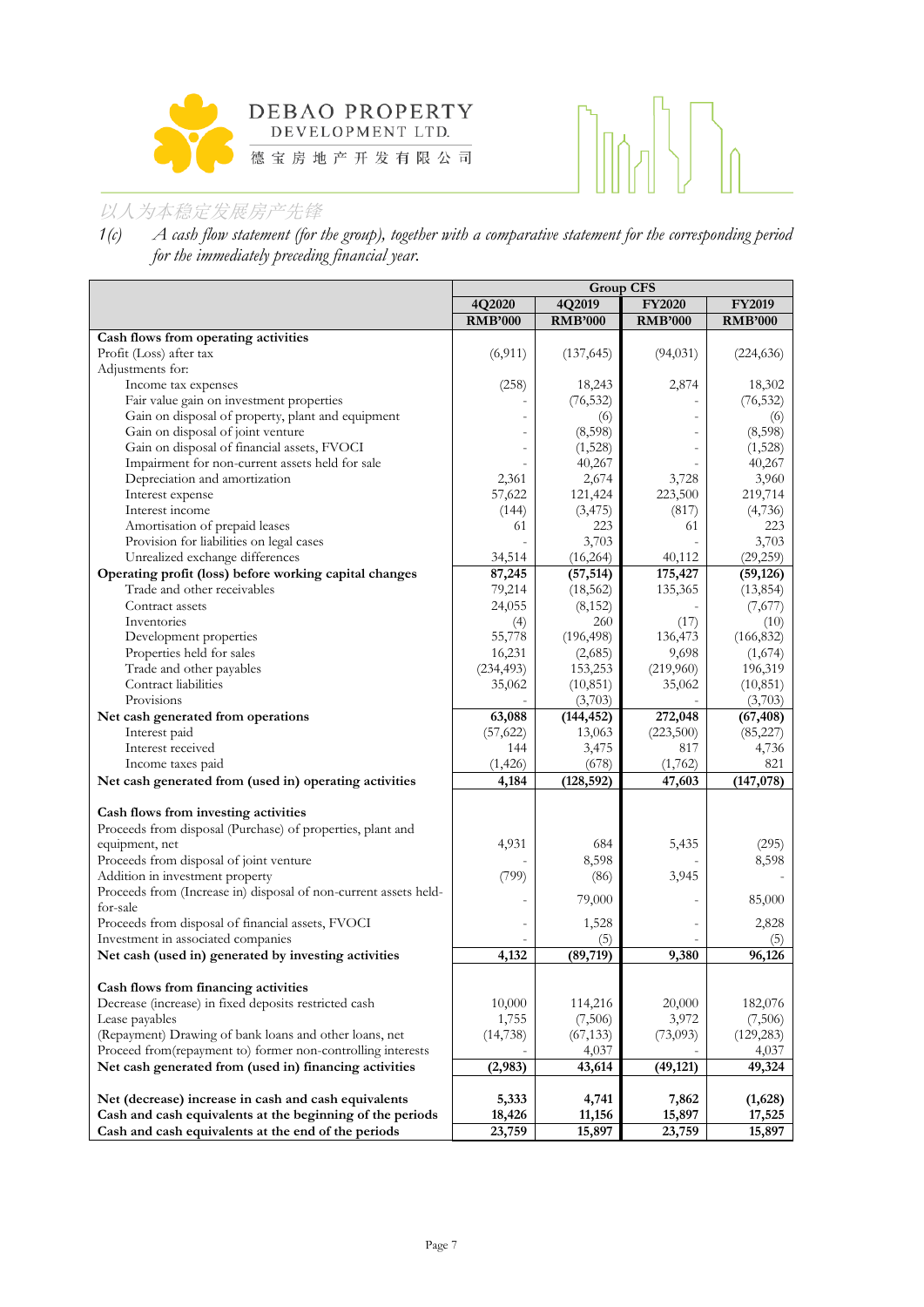



*1(d)(i) A statement (for the issuer and group) showing either (i) all changes in equity or (ii) changes in equity other than those arising from capitalisation issues and distributions to shareholders, together with a comparative statement for the corresponding period of the immediately preceding financial year.*

|                                                                                                |                                    | Group CFS                              |                                          |                                        |                                      |                                                 |                                                                          |                                                    |                                |
|------------------------------------------------------------------------------------------------|------------------------------------|----------------------------------------|------------------------------------------|----------------------------------------|--------------------------------------|-------------------------------------------------|--------------------------------------------------------------------------|----------------------------------------------------|--------------------------------|
|                                                                                                | Share<br>Capital<br><b>RMB'000</b> | Retained<br>Earnings<br><b>RMB'000</b> | Translation<br>Reserve<br><b>RMB'000</b> | Statutory<br>Reserve<br><b>RMB'000</b> | Capital<br>Reserve<br><b>RMB'000</b> | <b>Revaluation</b><br>Reserve<br><b>RMB'000</b> | Attributable to<br>equity holders<br>of the<br>Company<br><b>RMB'000</b> | Non-<br>Controlling<br>Interests<br><b>RMB'000</b> | Total<br><b>RMB'000</b>        |
| Balance as<br>2019<br>at 1<br>January                                                          |                                    |                                        |                                          |                                        |                                      |                                                 |                                                                          |                                                    |                                |
| (Restated)                                                                                     | 909,831                            | (160, 562)                             | (8,601)                                  | 23,886                                 | 86,726                               | $\overline{\phantom{0}}$                        | 851,280                                                                  | (23, 465)                                          | 827,815                        |
| Loss for the period                                                                            |                                    | (216,039)                              |                                          |                                        |                                      | $\overline{\phantom{a}}$                        | (216,039)                                                                | (8,597)                                            | (224, 636)                     |
| Other comprehensive profit for the<br>period                                                   |                                    |                                        | (1,743)                                  |                                        |                                      | $\overline{\phantom{0}}$                        | (1,743)                                                                  |                                                    | (1,743)                        |
| 31<br>December<br><b>Balance</b><br>as<br>at<br>2019(Restated)                                 | 909,831                            | (376,601)                              | (10, 344)                                | 23,886                                 | 86,726                               | $\overline{\phantom{0}}$                        | 633,498                                                                  | (32,062)                                           | 601,436                        |
| Balance as at 1 January 2020<br>Loss for the period<br>Other comprehensive loss for the period | 909,831                            | (376, 601)<br>(84, 734)                | (10, 344)<br>40,112                      | 23,886                                 | 86,726                               | $\overline{\phantom{0}}$<br>Ξ.                  | 633,498<br>(84, 734)<br>40,112                                           | (32,062)<br>(9,297)                                | 601,436<br>(94, 031)<br>40,112 |
| Balance as at 31 December 2020                                                                 | 909,831                            | (461, 335)                             | 29,768                                   | 23,886                                 | 86,726                               | $\sim$                                          | 588,876                                                                  | (41, 359)                                          | 547,517                        |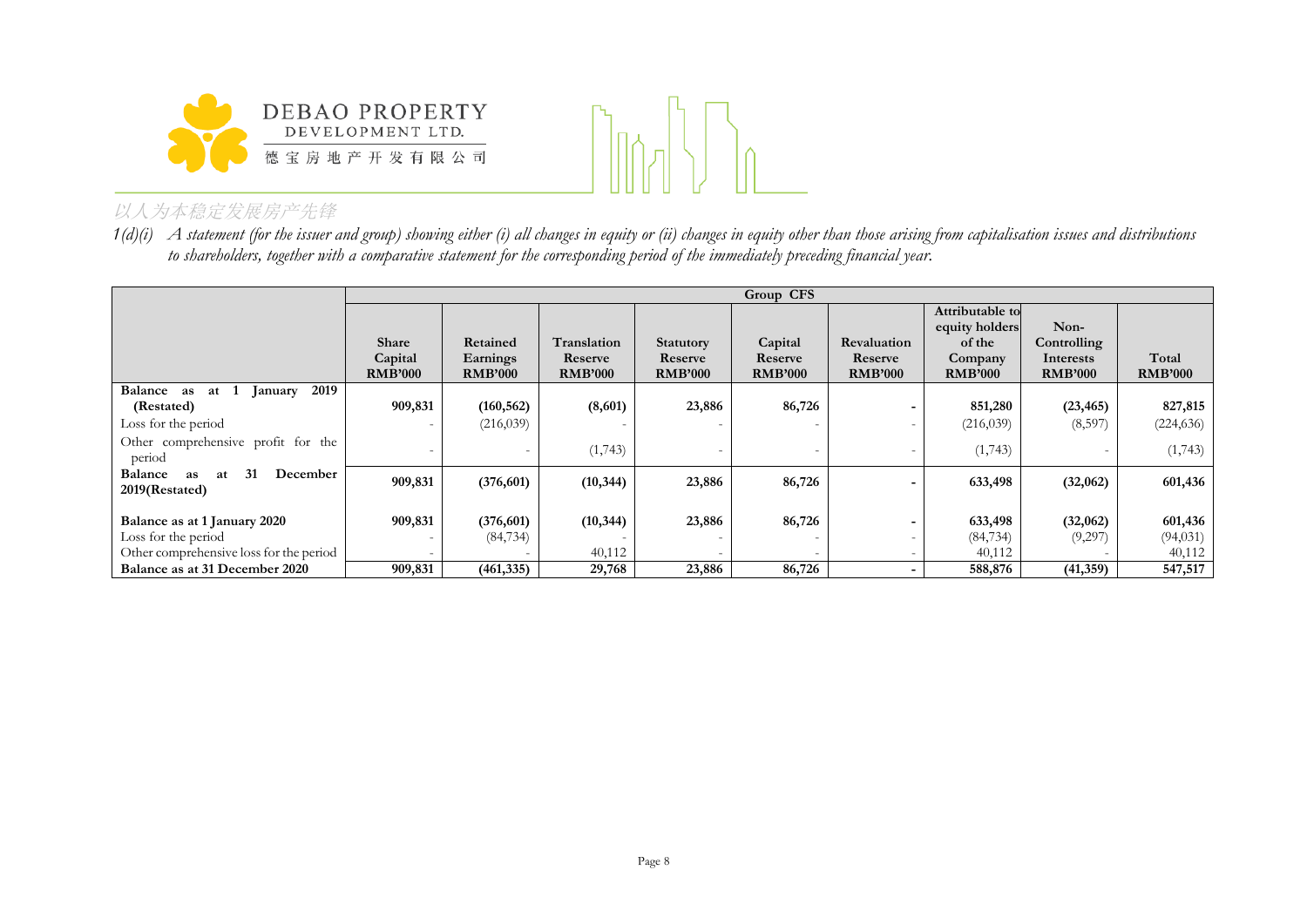



*1(d)(i) A statement (for the issuer and group) showing either (i) all changes in equity or (ii) changes in equity other than those arising from capitalisation issues and distributions to shareholders, together with a comparative statement for the corresponding period of the immediately preceding financial year (continued)*

|                                                     | Company                  |                       |                        |                |  |  |
|-----------------------------------------------------|--------------------------|-----------------------|------------------------|----------------|--|--|
|                                                     | Share capital            | Accumulated<br>losses | Translation<br>reserve | Total          |  |  |
|                                                     | <b>RMB'000</b>           | <b>RMB'000</b>        | <b>RMB'000</b>         | <b>RMB'000</b> |  |  |
| Balance as at 1 January 2019 (Restated)             | 909,831                  | (107, 641)            | 25,625                 | 827,815        |  |  |
| Total comprehensive (loss) profit for the<br>period | $\overline{\phantom{0}}$ | (27, 860)             | 22,077                 | (5, 783)       |  |  |
| Balance as at 31 December<br>2019(Restated)         | 909,831                  | (135,501)             | 47,702                 | 822,032        |  |  |
|                                                     |                          |                       |                        |                |  |  |
| Balance as at 1 January 2020                        | 909,831                  | (135,501)             | 47,702                 | 822,032        |  |  |
| Total comprehensive (loss) profit for the           |                          |                       |                        |                |  |  |
| period                                              | $\overline{\phantom{0}}$ | 35,239                | (38,211)               | (2,972)        |  |  |
| Balance as at 31 December 2020                      | 909,831                  | (100, 262)            | 9,491                  | 819,060        |  |  |

*1(d)(ii) Details of any changes in the company's share capital arising from rights issue, bonus issue, share buybacks, exercise of share options or warrants, conversion of other issues of equity securities, issue of shares for cash or as consideration for acquisition or for any other purpose since the end of the previous period reported on. State also the number of shares that may be issued on conversion of all the outstanding convertibles as at the end of the current financial period reported on and as at the end of the corresponding period of the immediately preceding financial year.*

Nil

*1(d)(iii) To show the total number of issued shares excluding treasury shares as at the end of the current financial period and at the end of the immediately preceding year.* 

There were no treasury shares as at 31 December 2020 and 31 December 2019 respectively.

Number of ordinary shares and share capital of our Company as at the balance sheet dates:

|                       | 31.12.2020   |         | 31.12.2019   |         |  |
|-----------------------|--------------|---------|--------------|---------|--|
|                       | No of shares | S\$'000 | No of shares | S\$'000 |  |
| Issued and fully paid | 74,999,688   | 143,750 | 74,999,688   | 143,750 |  |

*1(d)(iv) A statement showing all sales, transfers, disposal, cancellation and/or use of treasury shares as at the end of the current financial period reported on*.

Nil.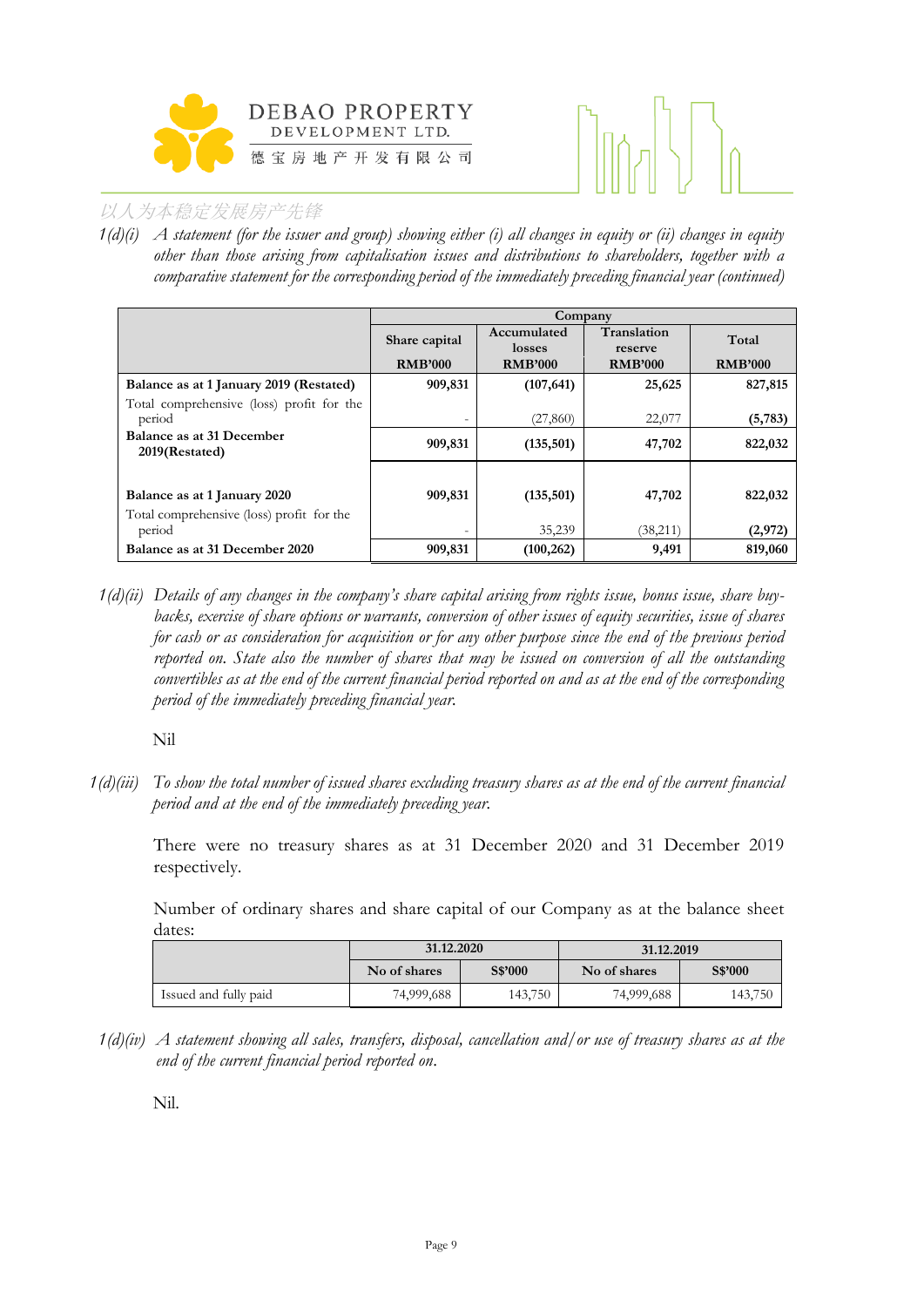



*2. Whether the figures have been audited or reviewed and in accordance with which auditing standard or practice.*

The figures have neither been audited nor reviewed by the Company's auditors.

*3. Where the figures have been audited or reviewed, the auditors' report (including any qualifications or emphasis of a matter).*

Not applicable.

- *3A Where the latest financial statements are subject to an adverse opinion, qualified opinion or disclaimer of opinion:-*
	- *(a) Updates on the efforts taken to resolve each outstanding audit issue.*
	- *(b) Confirmation from the Board that the impact of all outstanding audit issues on the financial statements have been adequately disclosed.*
	- *This is not required for any audit issue that a material uncertainty relating to going concern.*

## *Divestment of Profit Consortium Sdn. Bhd. ("Profit Consortium")*

This disclaimer arose mainly due to the shares sales of Profit Consortium of remaining 1% not completed before year end and thus the auditors could not ascertain whether the provision for impairment were adequate.

Debao is currently finalizing the details with potential buyers and is expected to conclude by the end of 1Q2021. When finalised, it would provide adequate information to auditors for making adequate provision for the impairments.

*Divestment of Poly Ritz Green (Malaysia) Sdn. Bhd. ("Poly Ritz")*

This disclaimer arose mainly due to the buyer of Poly Ritz refusing to provide auditors the books and records after transfer date.

Debao considered this issue resolved as this disclaimer will not carry forward to next year.

*Litigation case involving key management of Foshan Nanhai Chuangxintian Hotel Management Co., Ltd. ("Chuangxintian")*

Chuangxintian is an associated company of the Group. During the period from 9 June 2020 to 17 July 2020, the directors of Chuangxintian, who were appointed by the majority shareholder (the "Majority Shareholder") of Chuangxintian, were arrested for suspect scam cases by Commercial Criminal Investigation Department of Municipal Public Security Bureau of Guangzhou City, Guangdong Province, the People's Republic of China. The cases are currently in the progress of investigations as at the date of this report.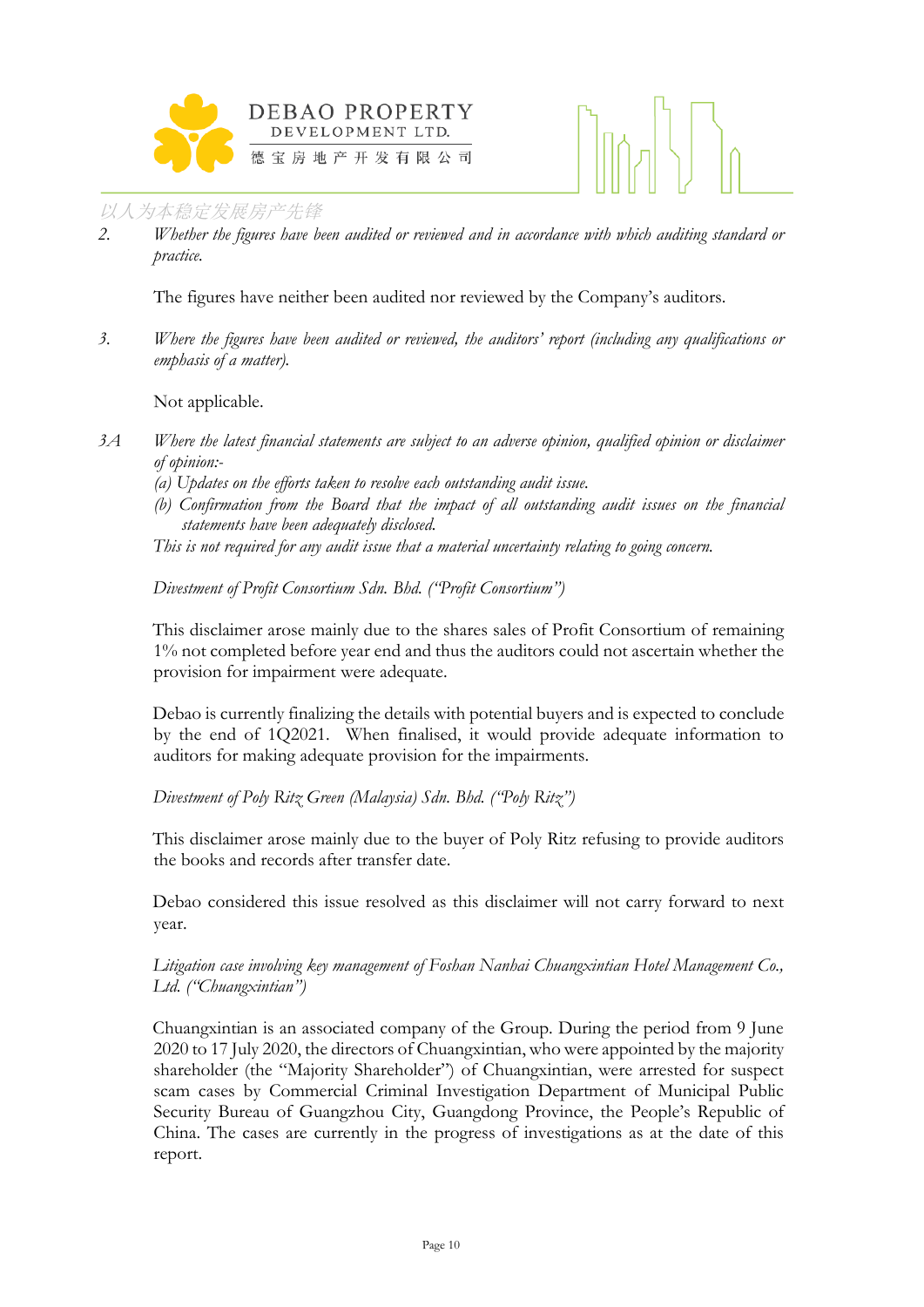

- *3A Where the latest financial statements are subject to an adverse opinion, qualified opinion or disclaimer of opinion:-*
	- *(a) Updates on the efforts taken to resolve each outstanding audit issue.*
	- *(b) Confirmation from the Board that the impact of all outstanding audit issues on the financial statements have been adequately disclosed.*

*This is not required for any audit issue that a material uncertainty relating to going concern (continued)*

We contacted the police in February 2021 to discuss the progress of investigation but we did not get any updates from the police.

In relation to the loan with Huarong, we are contacting Huarong for meeting after Chinese New Year holidays. The Company will update shareholders if there are any updates on the loan arrangement.

The Company has also engaged internal auditors in Malaysia to review the Ernst & Young ("EY") report dated 9 November 2018 and to ensure that the internal control weaknesses identified in the report have been rectified.

*(b) Confirmation from the Board that the impact of all outstanding audit issues on the financial statements have been adequately disclosed.* 

The Board confirms that the impact of all outstanding audit issues on the financial statements have been adequately disclosed in these financial statements.

*4. Whether the same accounting policies and methods of computation as in the issuer's most recently audited annual financial statements have been applied.*

The Group has applied the same accounting policies and methods of computation in the financial statements for the current period as compared with those used in the audited financial statements for the financial year ended 31 December 2019.

*5. If there are any changes in the accounting policies and methods of computation, including any required by an accounting standard, what has changed, as well as the reasons for, and the effect of, the change.*

The Group and Company have adopted the new and revised SFRS(I) applicable for the financial year beginning 1 January 2019. The impact of adopting the following SFRS(I) which is effective for financial year beginning 1 January 2019, is detailed as follows: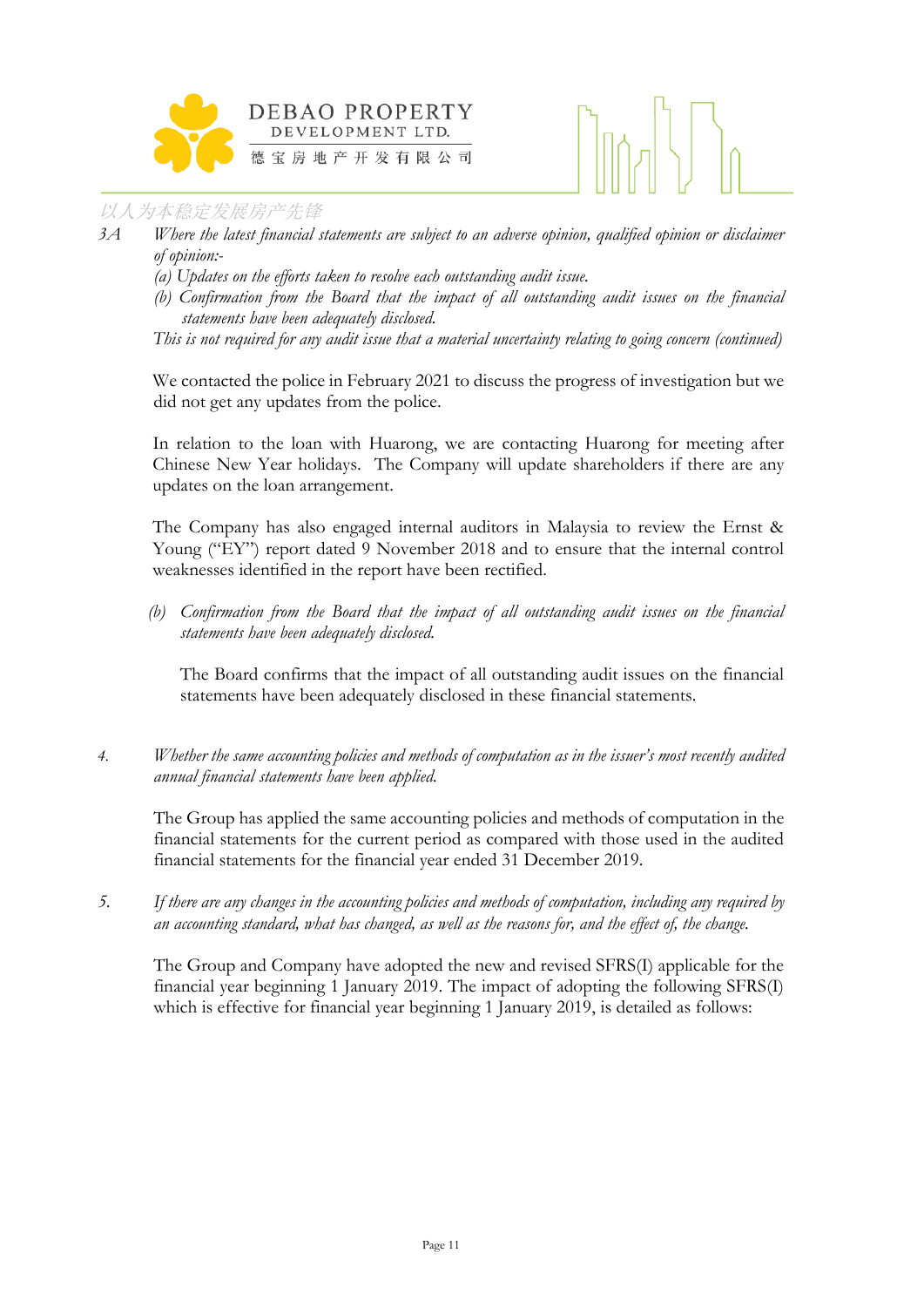



*5. If there are any changes in the accounting policies and methods of computation, including any required by an accounting standard, what has changed, as well as the reasons for, and the effect of, the change. (continued)*

SFRS(I) 16 – Leases

The Group and Company adopted SFRS(I) 16 and elected modified retrospective method where the lease liability was measured at the present value of the remaining lease payments discounted using the incremental borrowing rate at the date of initial application. The Company adopted to measure the right-of-use assets at an amount equal to the lease liability, adjusted by the amount of any prepaid or accrued lease payment relating to that lease recognized in the balance sheet as at 1 January 2019. In addition, the Group elected the following practical expedients:

- i) not to reassess whether a contract is, or contain a lease at the date of initial application and to apply SFRS(I) 16 to all contracts that were previously identified as leases
- ii) to apply the exemption not to recognize right-of-use assets and lease liabilities to lease for which the lease term ends within 12 months as of 1 January 2019
- iii) to apply a single discount rate to a portfolio of leases with reasonably similar characteristics

| Summary of impact:    | <b>RMB</b> (million) |
|-----------------------|----------------------|
| Investment properties | 68                   |
| Lease liabilities     | 68                   |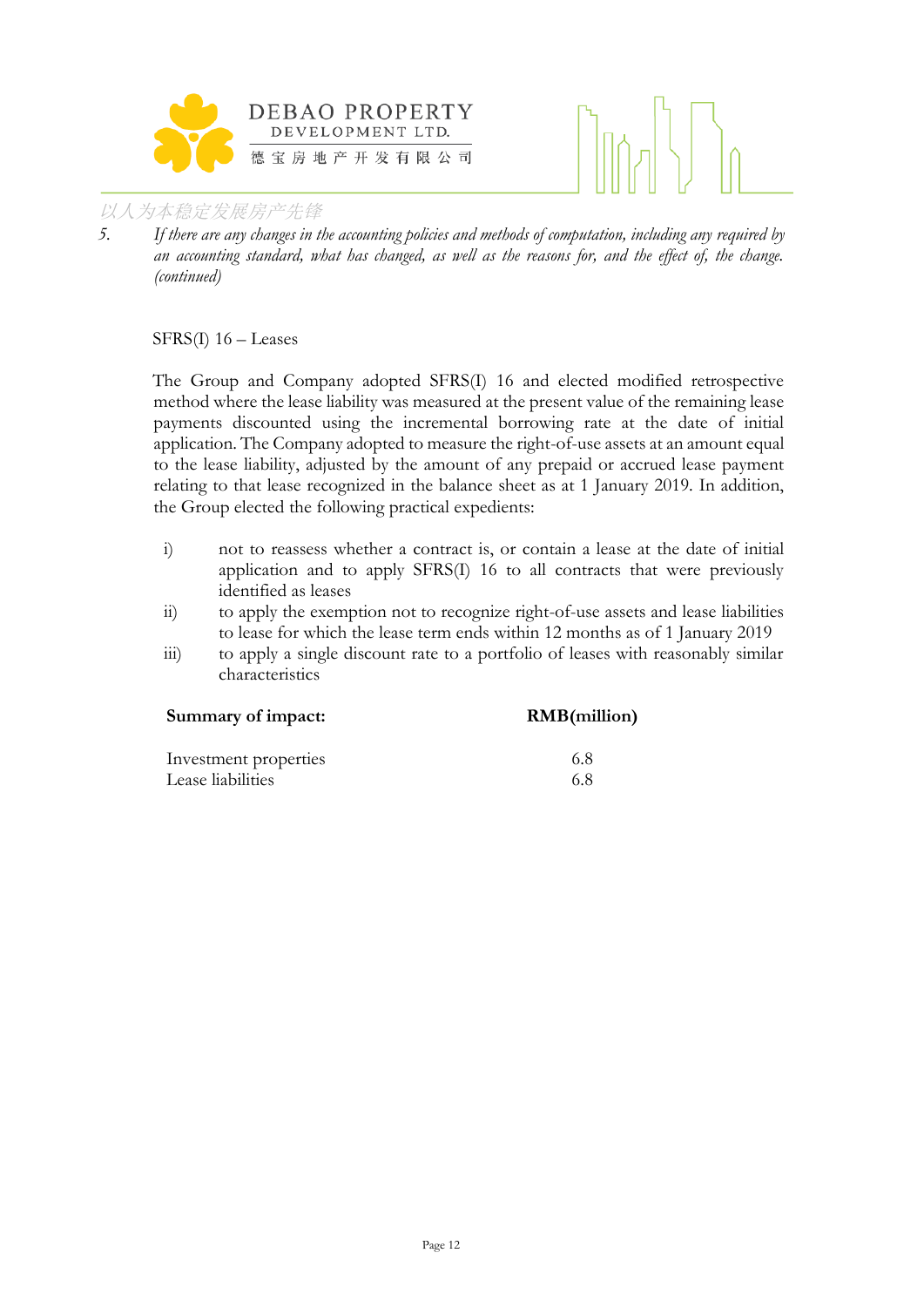



*6. Earnings per ordinary share (EPS) of the group for the current financial period reported on and the corresponding period of the immediately preceding financial year, after deducting any provision for preference dividends.*

| <b>RMB</b> fens         |        | <b>Group CFS</b>                                      |          |          |  |  |  |
|-------------------------|--------|-------------------------------------------------------|----------|----------|--|--|--|
|                         | 4O2020 | <b>FY2020</b><br>FY2019(Restated)<br>4O2019(Restated) |          |          |  |  |  |
| Profit (Loss) Per Share |        |                                                       |          |          |  |  |  |
| Basic (a)               | (4.05) | (95.51)                                               | (112.98) | (288.05) |  |  |  |

- (a) Earnings per share has been computed based on the issued and paid-up ordinary shares capital of 74,999,688 shares. Please refer to item 1(d)(iii).
- *7. Net asset value (for the issue and group) per ordinary share based on issued share capital of the issuer at the end of the (a) current period reported on and (b) immediately preceding financial year.*

| <b>RMB</b>                                                                                       |            | Group                | Company    |                      |  |
|--------------------------------------------------------------------------------------------------|------------|----------------------|------------|----------------------|--|
|                                                                                                  | 31.12.2020 | 31.12.2019(Restated) | 31.12.2020 | 31.12.2019(Restated) |  |
| Net asset value per ordinary share<br>based on issued share capital at<br>end of financial year* | 7.30       | 8.02                 | 10.92      | 10.96                |  |

# In adopting SFRS(I) with effect from 1 January 2018, the Group is required to apply all of the specific transition requirements in SFRS(I) 1 First-time Adoption of SFRS(1). Under SFRS(I) 1, these financial statements are required to be prepared using accounting policies that comply with SFRS(1) effective as at 31 December 2018 .

\* Net asset value per share has been computed based on the issued and paid-up ordinary shares capital of 74,999,688 shares. Please refer to item 1(d)(iii)

- *8. A review of performance of the group, to the extent necessary for a reasonable understanding of the group's business. It must include a discussion of the following:*
	- *(a) any significant factor that affected the turnover, costs and earnings of the group for the current financial period reported on, including (where applicable) seasonal or cyclical factors; and*
	- *(b) any material factors that affected the cash flow, working capital, assets or liabilities of the group during the current financial period reported on.*

#### **Review based on our unaudited Actual Consolidated Financial Statements**

#### **Income statement**

#### **Revenue**

The Group's revenue increased by RMB 251.5 million, or 256.4%, from RMB 98.1 million in FY2019 to RMB 349.6 million in FY2020. This was mainly due to an increase in property sale of BAY ONE for revenue by RMB 249.1 million.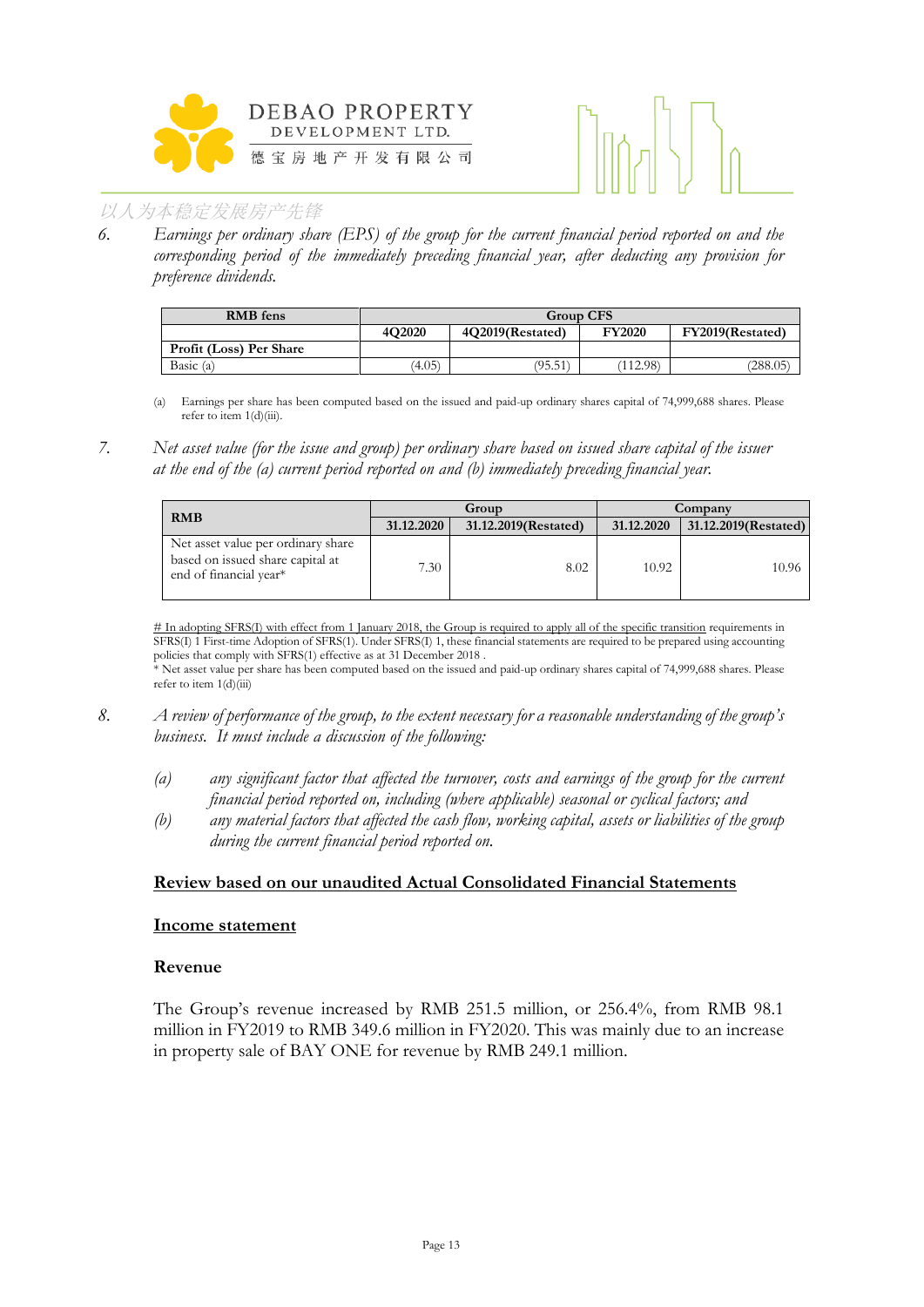



*8. A review of performance of the group, to the extent necessary for a reasonable understanding of the group's business. It must include a discussion of the following (continued):*

#### **Cost of Sales and Gross Profit**

Cost of sales increased by RMB 107.3 million, or 150.0% from RMB 71.8 million in FY2019 to RMB 179.1 million in FY2020. This was mainly due to an increase in properties cost which are in line with the increase in properties sales.

In terms of gross profit margin, our overall gross profit margin increased from 26.8% in FY2019 to 48.8% in FY2020, as a result of the sale of properties that have a higher gross profit margin.

#### **Other Income, net**

Other income/loss mainly includes interest income, foreign exchange gain/loss and miscellaneous income, surcharge income from property management services and other miscellaneous income, gain/loss on disposal of assets, fair value gain on investment properties.

Other income decreased by RMB 22.5 million from RMB 38.6 million in FY2019 to RMB 16.1 million in FY2020. The decrease is mainly due to the fair value gain on investment properties not yet done for FY2020 which amounted to RMB 76.5 million in FY2019, offset by impairment for disposal group amounting to RMB 40.2 million and an decrease in interest income of RMB 4 million.

#### **Selling and Distribution Expenses**

Selling expenses primarily include staff cost, advertising and promotion expenses, sales commissions, sales offices rental expenses and maintenance costs.

The selling and distribution expenses increased by RMB 3.1 million in FY2020 as compared to the previous corresponding period. The increased in selling and distribution expenses in FY2020 were due mainly to the commission fee and advertising and promotion expenses for BAY ONE.

#### **Administrative Expenses**

Administrative expenses comprise various expenses such as salaries and staff-related expenses, utilities, depreciation charges for building and office equipment, telecommunication expenses, business expenses, professional fees, travelling expenses and other general office overhead expenses.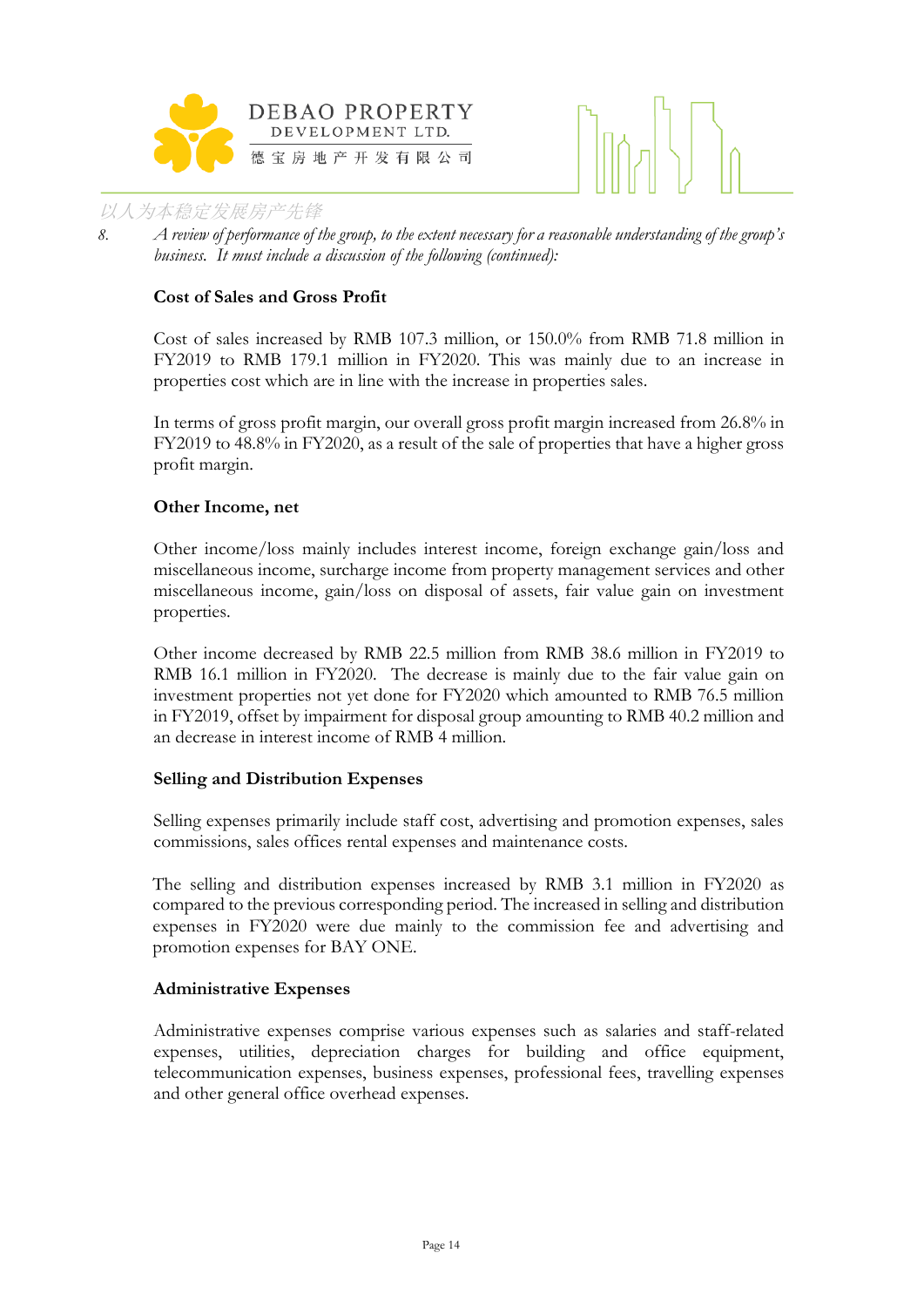



*8. A review of performance of the group, to the extent necessary for a reasonable understanding of the group's business. It must include a discussion of the following (continued):*

Administrative expenses decreased by RM 0.3 million or 0.8% from RMB 45.7 million in FY2019 to RMB 45.4 million in FY2020. It was mainly attributable to the Group's efforts to control the salary and bonus expenses, travelling expenses and other general office overhead expenses due to business slowdown and the outbreak of COVID-19.

#### **Finance Costs**

Finance cost, net of capitalised interest, amounted to RMB 223.5 million in FY2020 (FY2019: RMB 219.7 million). It was mainly due to the Group's outstanding loans with higher interest rate in FY2020.

#### **Depreciation**

Depreciation relates to the depreciation charge on our properties, plant and equipment.

#### **Income Tax Expenses**

Income tax includes statutory enterprise income tax and land appreciation tax.

#### **Currency Translation Difference**

The Group has overseas subsidiaries in Hong Kong, Malaysia and Singapore. The translation differences arose from the difference in exchange rates on overseas assets and liabilities. The major components that caused translation difference (1) USD loan amounting to USD 150 million; (2) investment properties and development properties in Malaysian Ringgit; and (3) Other assets and liabilities in overseas currencies.

The currency translation gains in 4Q2020 is mainly due to the depreciation of RMB against MYR and SGD which led to loss in Malaysia and Singapore assets, together with the depreciation of RMB against USD, which resulted in translation gain in our USD loan and liabilities.

#### **Net Loss**

The Group recorded a net loss of RMB 94.0 million in FY2020, compared to a net loss of RMB 224.6 million in FY2019.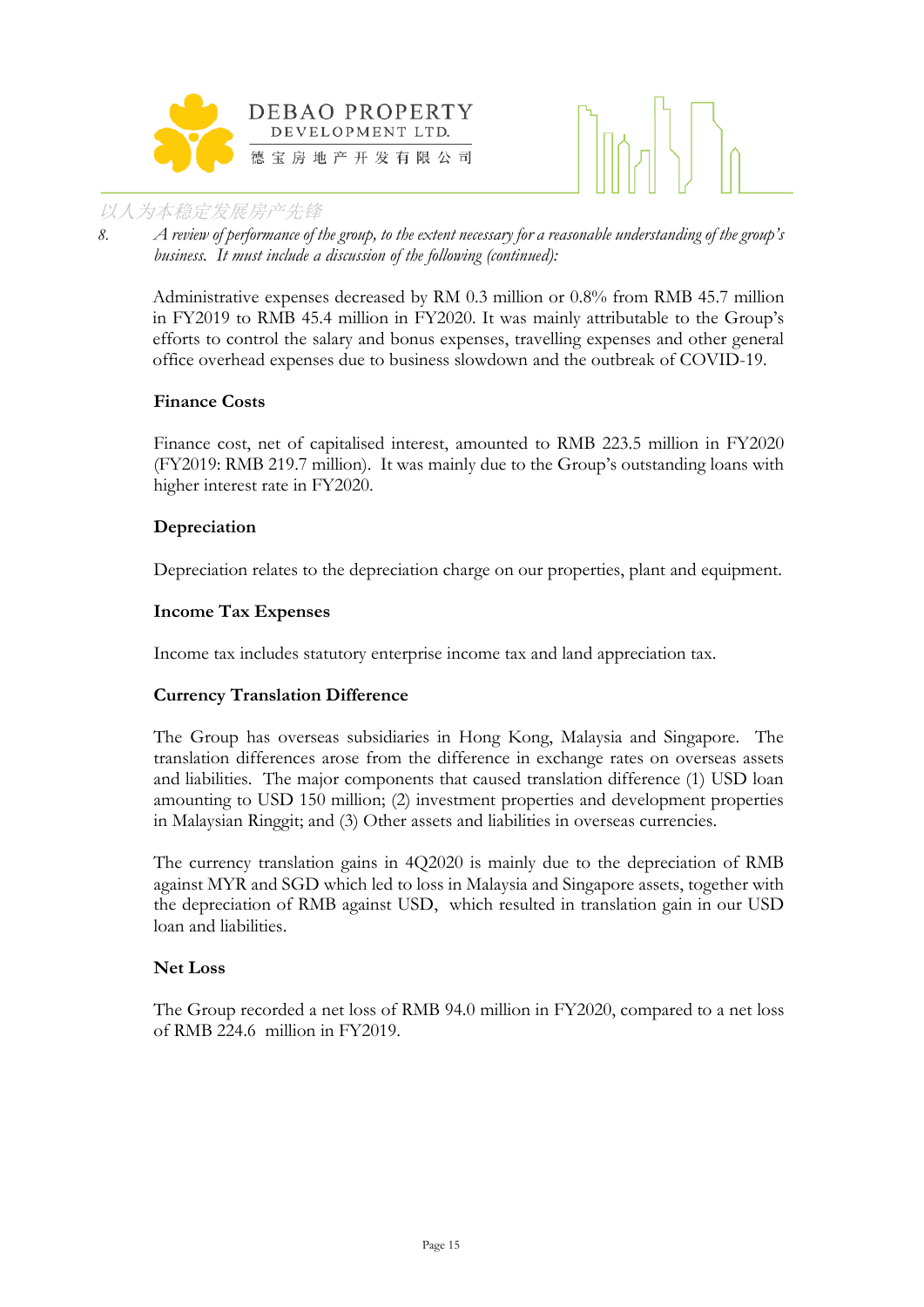



*8. A review of performance of the group, to the extent necessary for a reasonable understanding of the group's business. It must include a discussion of the following (continued):*

#### **Statement of Financial Position as at 31 Dec 2020**

#### **Current Assets**

Current assets comprise mainly development properties, cash and bank balances, restricted cash and cash equivalents, property held for sales and trade and other receivables. Current assets amounted to approximately RMB 1,579.7 million in FY2020 compared to approximately RMB 1,873.5 million in FY2019.

The largest components of our current assets were development properties, property held for sales and trade and other receivables, which stood at RMB 1,488.2 million, as compared to RMB 1,769.7 million in FY2019.

Development properties, which include the cost of land, interest capitalized, and related costs, accounted for approximately RMB 1,012.9 million compared to RMB 1,149.4 million a year ago, the decrease was mainly due to the increased properties sales in BAY ONE, partially offset by the increase in development properties due to the continuing constructions in BAY ONE.

The Group's property held for sales decrease by RMB 9.7 million, from RMB 37.0 million in FY2019 to RMB 27.3 million in FY2020.

In addition, restricted cash stood at RMB 0 million, 100.0% lower than RMB 20.0 million as in FY2019, which is the result of repayment of bank loans and thus released the related restricted cash.

Trade and other receivables stood at approximately RMB 448.0 million, which decreased by 135.4 million compared to RMB 583.4 million in FY2019, which mainly due to the money collections of the sales of BAY ONE.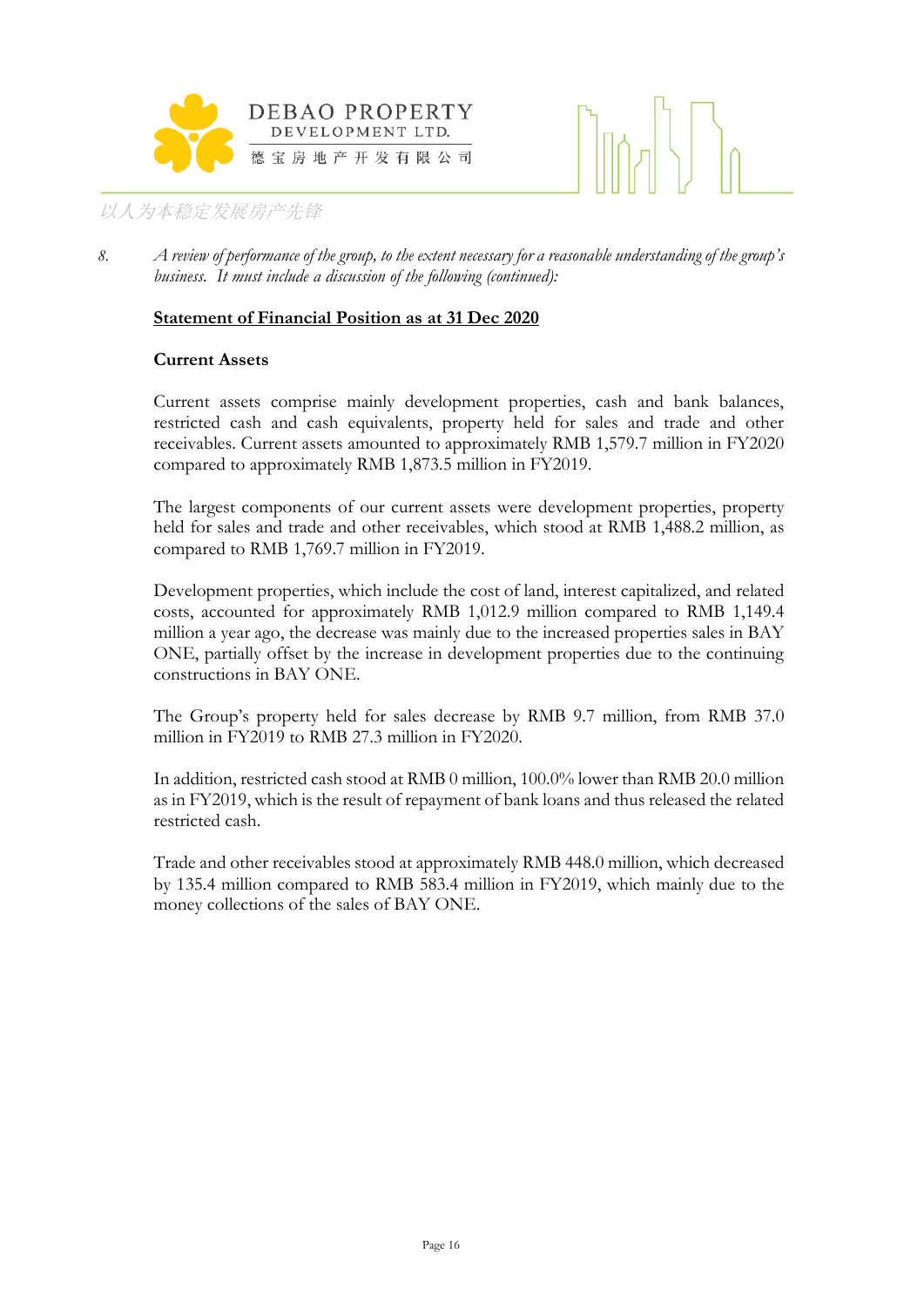



*8. A review of performance of the group, to the extent necessary for a reasonable understanding of the group's business. It must include a discussion of the following (continued):*

#### **Non-current assets**

Non-current assets comprise mainly property, plant and equipment and investment properties. The amount stood at RMB 2,230.3 million compared to 2,243.4 million as at end of FY2019.

The net book value of investment properties was approximately RMB 2,193.7 million. These are held to generate rental income and/or for capital appreciation. Our investment properties comprise mainly of our Debao Hotel Complex together with the adjacent land and underground carparks, commercial premises located in Debao Garden and Jiangnan Mingju, carparks located in Debao Garden, Tianjin Boulevard buildings and Sihui City Mall.

The Group has not yet engaged a licensed valuer to perform a valuation appraisal of its properties for FY2020.

#### **Current liabilities**

Trade and other payables, which mainly comprise amounts payable to contractors and suppliers and advance receipts from property development sales, stood at approximately RMB 721.9 million, approximately 23.4% lower than RMB 941.8 million as at 31 December 2019. The decrease in trade and other payables was mainly due to payment for construction works.

#### **Bank and Other Loans**

Please refer to item 1(b)(ii).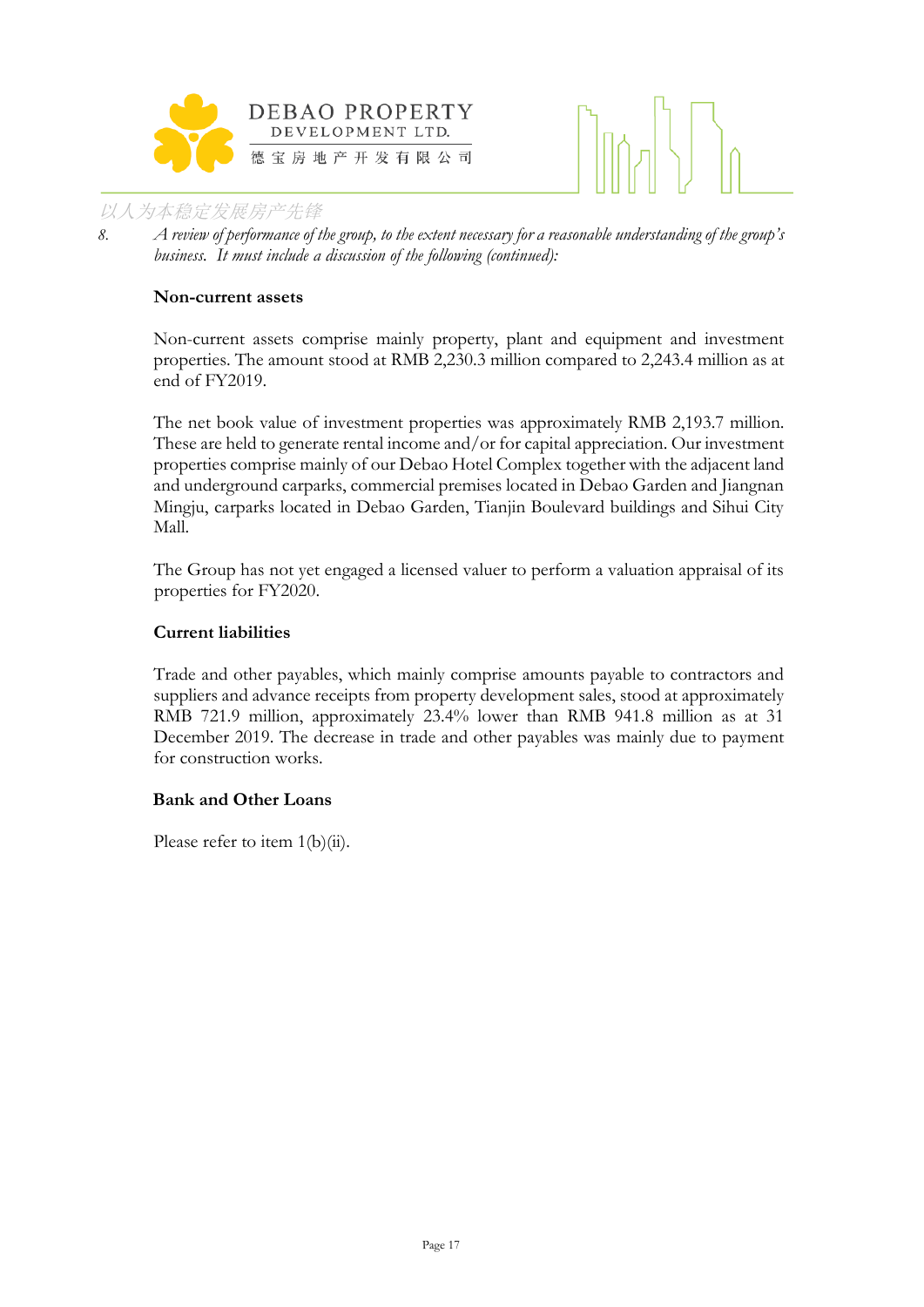

*8. A review of performance of the group, to the extent necessary for a reasonable understanding of the group's business. It must include a discussion of the following (continued):*

#### **Shareholders' equity**

Equity is comprised of share capital, translation reserves, non-controlling interest and retained earnings. The non-controlling interest pertains to

- a) 32% shareholding held by the minority interest in a PRC subsidiary, Guangxi Hezhou De Neng Mining Co., Ltd;
- b) 42.2% shareholding held by the minority interest in a PRC subsidiary, Tianjin Hotel Street Co., Ltd;
- c) 60% shareholding held by the minority interest in a PRC subsidiary, Foshan Nanhai Chuang Xin Tian Hotel Management Co., Ltd;
- d) 19% shareholding held by the minority interest in a PRC subsidiary, Sihui Debao Jiangnan Mingju Property Development Co.,Ltd; and
- e) 50% shareholding held by the minority interest in a Malaysia subsidiary, Poly Ritz Green (Malaysia) Sdn. Bhd.

Shareholders' equity amounted to RMB 547.5 million, representing a decrease of RMB 53.9 million from RMB 601.4 million at 31 December 2019 and offset by the translation gain incurred in this period.

#### **Cash flow statement**

The Group has a net cash inflow in operating activities of RMB 47.6 million in FY2020, which comprises operating cash inflows before movements in working capital of RMB 175.4 million, in addition to net working capital generated from operations of RMB 96.6 million and adjusted by net use in finance cost and interest received as well as income tax of approximately RMB 224.4 million. The net working capital outflows were mainly due to net cash outflow by interest paid, offset by decrease in trade and other payables during the current reporting period.

The net cash inflow in investing activities is RMB 9.4 million.

The Group recorded a net cash outflow in financing activities of RMB 49.1 million during FY2020. This was mainly due to a decrease in bank loans and other loans.

With the above, the Group has recorded a net increase in cash and cash equivalents of RMB 7.9 million for FY2020.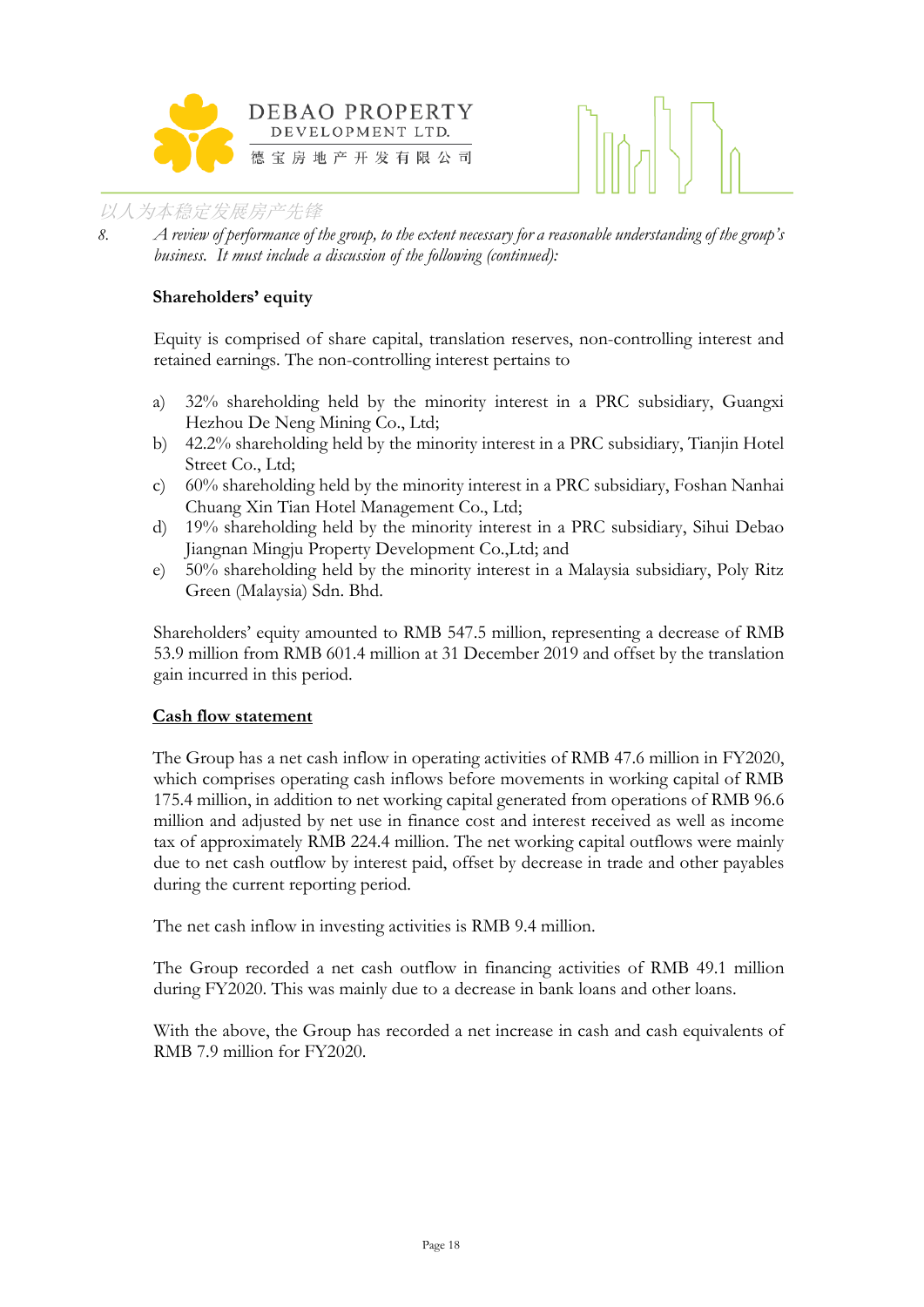



*9. Where a forecast, or a prospect statement, has been previously disclosed to shareholders, any variance between it and the actual results.*

The results are in line with the general prospect statement which was previously disclosed to shareholders in the results announcement for the financial year ended 31 December 2019.

*10 A commentary at the date of the announcement of the significant trends and competitive conditions of the industry in which the group operates and any known factors or events that may affect the group in the next reporting period and the next 12 months.*

#### **Market Outlook**

As a result of the Government's policy to curb speculation, the property average selling price has stabilised. Transaction volumes are largely in-line with 3.6 million sqm in 3Q2020 vs. 4.2 million sqm in 4Q2020.

#### **Project Updates**

## **Project in Malaysia**

1. Project Imbi ("The Landmark")

The Landmark is a development project of twin residential towers. The towers are located in the CBD of Kuala Lumpur, opposite Tun Razak Exchange. Each tower consists of 73 floors and there are 1338 high-end service apartments in total. The towers have 2 swimming pools, a library, a mini golf park, a BBQ area, sky park and butler services to its residents. It also has a skyline restaurant to provide high end catering for its residents and the general public.

2. Project Kuchai Lama

It is a development project which consists of 4 apartment towers with 1128 mid class service apartments and 1948 car park lots. It is located in Kuchai Lama which is approximately 14 km from the center of Kuala Lumpur. The project has yet to commence.

Malaysia is now under strict Movement Control Order and we will closely monitor the situation. The Company will update shareholders if there are any updates on the projects in Malaysia.

#### **Projects in China**

3. Tianjin Boulevard

A development project which consists of a hotel and a shopping mall. Total redevelopment area is approximately 40,000 sq meters. All redevelopment work has been completed. The Tianjin Boulevard project is expected to generate rental income till 2032.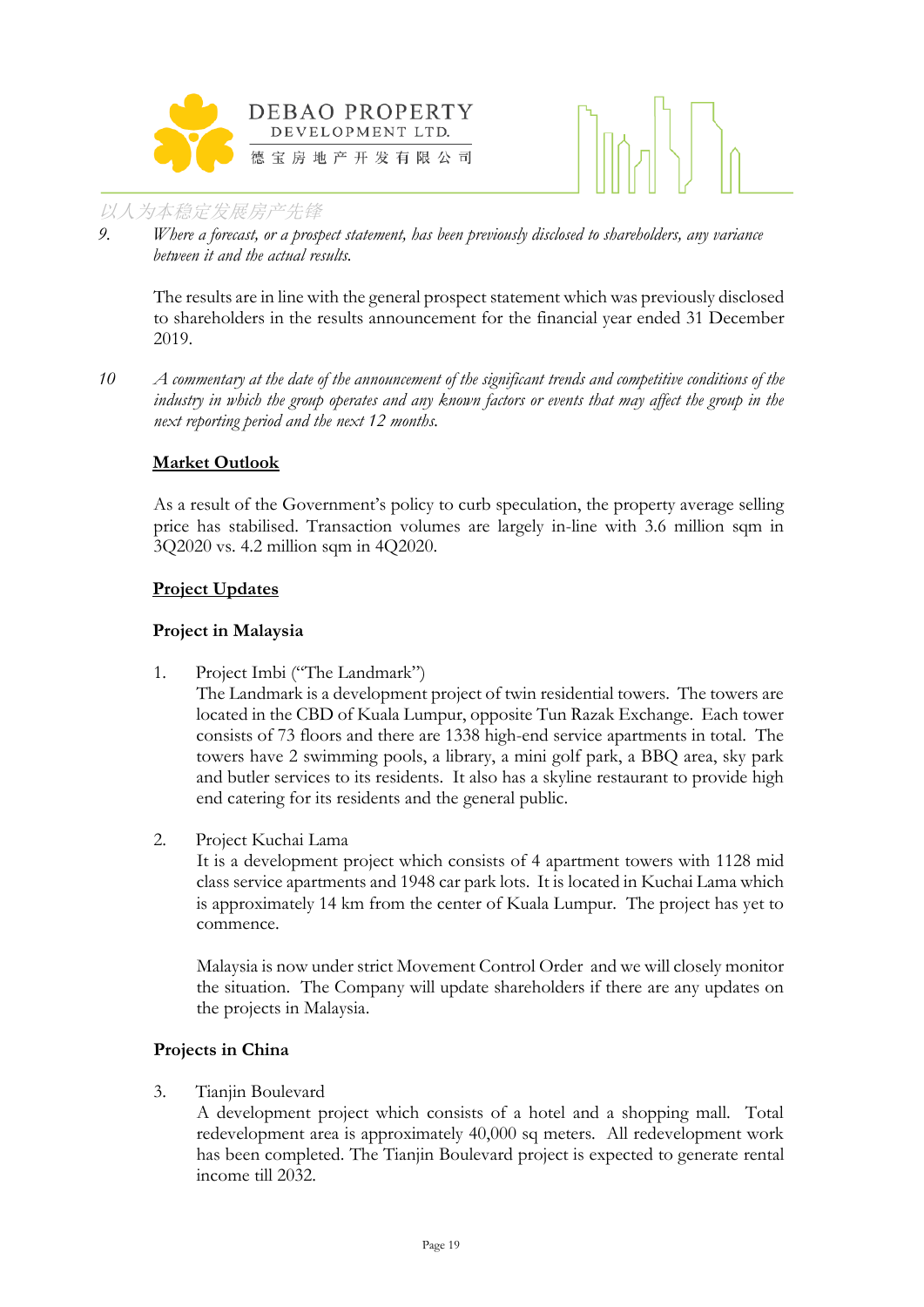

- *10 A commentary at the date of the announcement of the significant trends and competitive conditions of the industry in which the group operates and any known factors or events that may affect the group in the next reporting period and the next 12 months (continued).*
	- 4. Bay One Project

A residential and shopping mall development project comprising 4 tower apartments each of 20 floors and 1 tower of hotel and apartments. The project consists of 1778 apartments with 4 blocks of street style commercial blocks and 739 car parks. The towers are located in a Tier 4 city Sihui.

 $\lfloor \frac{1}{2} \rfloor$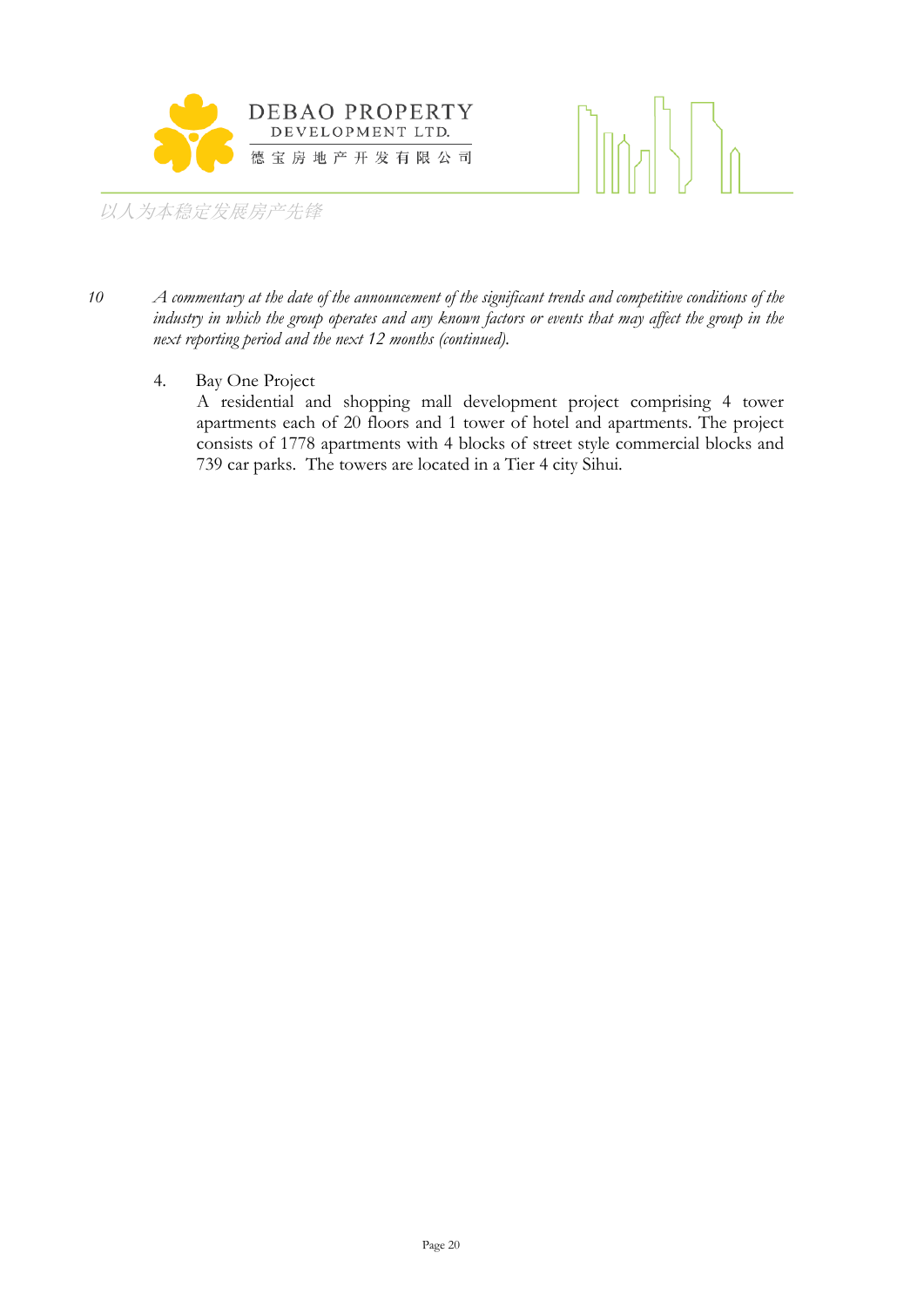



*10 A commentary at the date of the announcement of the significant trends and competitive conditions of the industry in which the group operates and any known factors or events that may affect the group in the next reporting period and the next 12 months (continued).*

The accumulated sales/pre-sales (See Note 2 below) status of our projects as at 31 December 2020 are as follows:

| Projects                       | Sales/Pre-sales<br>Value - RMB'000 | Sales/Pre-sales<br>$GFA - Sqm$ | Approximate<br>$ASP/Sq m -$<br><b>RMB</b> | Estimated<br>Percentage of<br>Completion |
|--------------------------------|------------------------------------|--------------------------------|-------------------------------------------|------------------------------------------|
| The Landmark-Malaysia          | 69,455                             | 2,255                          | 30,800                                    | 10%                                      |
| Jin Long Garden-South Zone     | 853,234                            | 87,363                         | 9,767                                     | 100%                                     |
| Jiangnan Mingju Phases 5 and 6 | 1,003,515                          | 146,595                        | 6,845                                     | 100%                                     |
| Sihui City Mall                | 377,480                            | 58,229                         | 6,483                                     | 100%                                     |
| Sihui Bay One                  | 237,024                            | 29.415                         | 8,058                                     | 50%                                      |
| Total                          | 2,540,708                          | 323,857                        | 7,845                                     | <b>NA</b>                                |

The accumulated sales/pre-sales (See Note 2 below) status of our projects for FY2020 are as follows:

| Projects                       | Sales/Pre-sales<br>Value - RMB'000 | Sales/Pre-sales<br>$GFA - Sqm$ | Approximate<br>$ASP/Sq$ m $-$<br><b>RMB</b> | Estimated<br>Percentage of<br>Completion |
|--------------------------------|------------------------------------|--------------------------------|---------------------------------------------|------------------------------------------|
| The Landmark-Malaysia          |                                    |                                |                                             | 10%                                      |
| Jin Long Garden - South Zone   | 7,122                              | 736                            | 9,677                                       | 100%                                     |
| Jiangnan Mingju Phases 5 and 6 | 8.900                              | 520                            | 17.115                                      | 100%                                     |
| Sihui City Mall                | $\overline{\phantom{0}}$           | -                              |                                             | 100%                                     |
| Sihui Bay One                  | 237,024                            | 29.415                         | 8,058                                       | 50%                                      |
| Total                          | 253,046                            | 30,671                         | 8,250                                       | NA                                       |

The sales/pre-sales (See Note 2 below) of our projects for 4Q2020 are as follows:

| Projects                       | Sales/Pre-sales<br>Value - RMB'000 | Sales/Pre-sales<br>$GFA - Sqm$ | Approximate<br>$ASP/Sq m -$<br><b>RMB</b> | Estimated<br>Percentage of<br>Completion |
|--------------------------------|------------------------------------|--------------------------------|-------------------------------------------|------------------------------------------|
| The Landmark-Malaysia          |                                    |                                |                                           | 10%                                      |
| Jin Long Garden - South Zone   |                                    |                                |                                           | 100%                                     |
| Jiangnan Mingju Phases 5 and 6 |                                    |                                |                                           | 100%                                     |
| Sihui City Mall                |                                    |                                |                                           | 100%                                     |
| Sihui Bay One                  | 60.245                             | 7.895                          | 7,631                                     | 50%                                      |
| Total                          | 60,245                             | 7,895                          | 7,631                                     | <b>NA</b>                                |

Sales for Jiangnan Mingju Phases 5 and 6 in FY2020 have been recognised as revenue in the current reporting periods. The sales for Jin Long Garden – South Zone (Phase 2) (a 55% joint-ventured project) have also been recognised in 9M2020 when handed over.

Notes

- (2) Sales/pre-sales with certainty on receipt of purchase consideration, including those not ready for handover or key collections.
- (3) The Landmark Malaysia was previously known as Imbi project.

<sup>(1)</sup> Source from Bureau of Housing and Urban-Rural Development of Foshan (http://www.fsjw.gov.cn/zwgk/zdxxgk/fdcsc/sjtj/).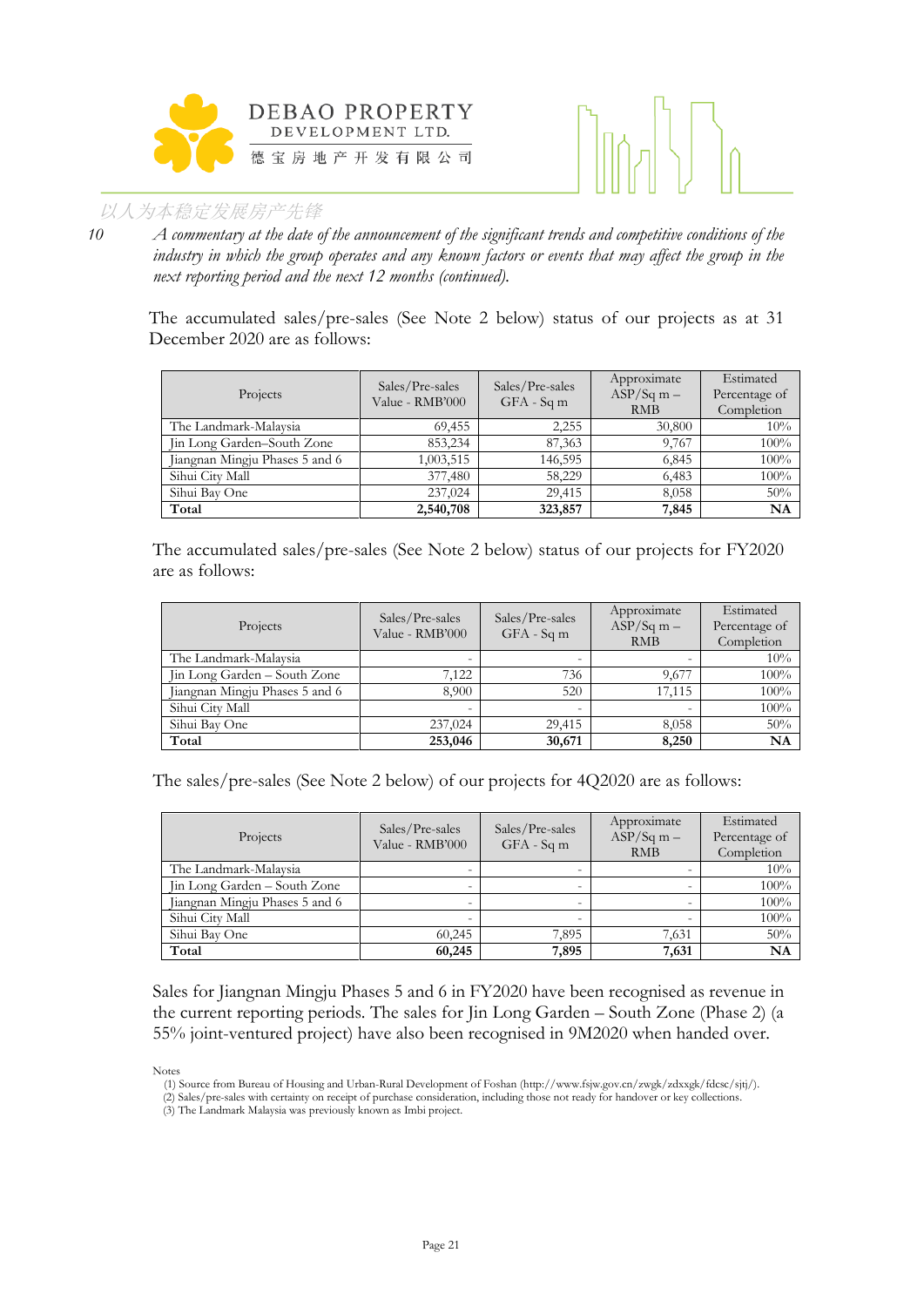

#### *11. Dividend*

*(a) Current Financial Period Reported on*

No dividend is proposed as the Company is loss-making for the year.

*(b) Corresponding Period of the Immediately Preceding Financial Year*

None.

*(c) Date payable*

Not applicable.

*(d) Books closure date*

Not applicable.

*12. If no dividend has been declared/recommended, a statement to that effect.*

The Group recorded a net loss for FY2020.

#### *13. Interested Person Transactions*

|                               | Aggregate value of all interested<br>person transactions during the<br>financial period under review<br>(excluding transactions less than | Aggregate value of all interest<br>person transactions conducted                                     |
|-------------------------------|-------------------------------------------------------------------------------------------------------------------------------------------|------------------------------------------------------------------------------------------------------|
|                               | S\$100,000 and transactions<br>conducted under shareholders'<br>mandate pursuant to Rule 920)                                             | under shareholders' mandate<br>pursuant to Rule 920 (excluding<br>transaction less than \$\$100,000) |
| Name of interested person     | <b>FY2020</b>                                                                                                                             | <b>FY2020</b>                                                                                        |
| Zhong Yu $\mathrm{Xin}^{(1)}$ | S\$713,214 <sup>(2)</sup>                                                                                                                 |                                                                                                      |
| Yuan Le Sheng <sup>(3)</sup>  | S\$121,440 <sup>(4)</sup>                                                                                                                 |                                                                                                      |

Notes:

(1) Mr. Zhong Yu Xin is the brother of our Executive Director and CEO, Mr. Zhong Yu Zhao.

(4) Consultancy fee

<sup>(2)</sup> Lease of Debao Hotel.<br>(3) Mr. Yuan Le Sheng is t Mr. Yuan Le Sheng is the father of our Executive Director, Mr. Yuan Jia Jun and the Company's controlling shareholder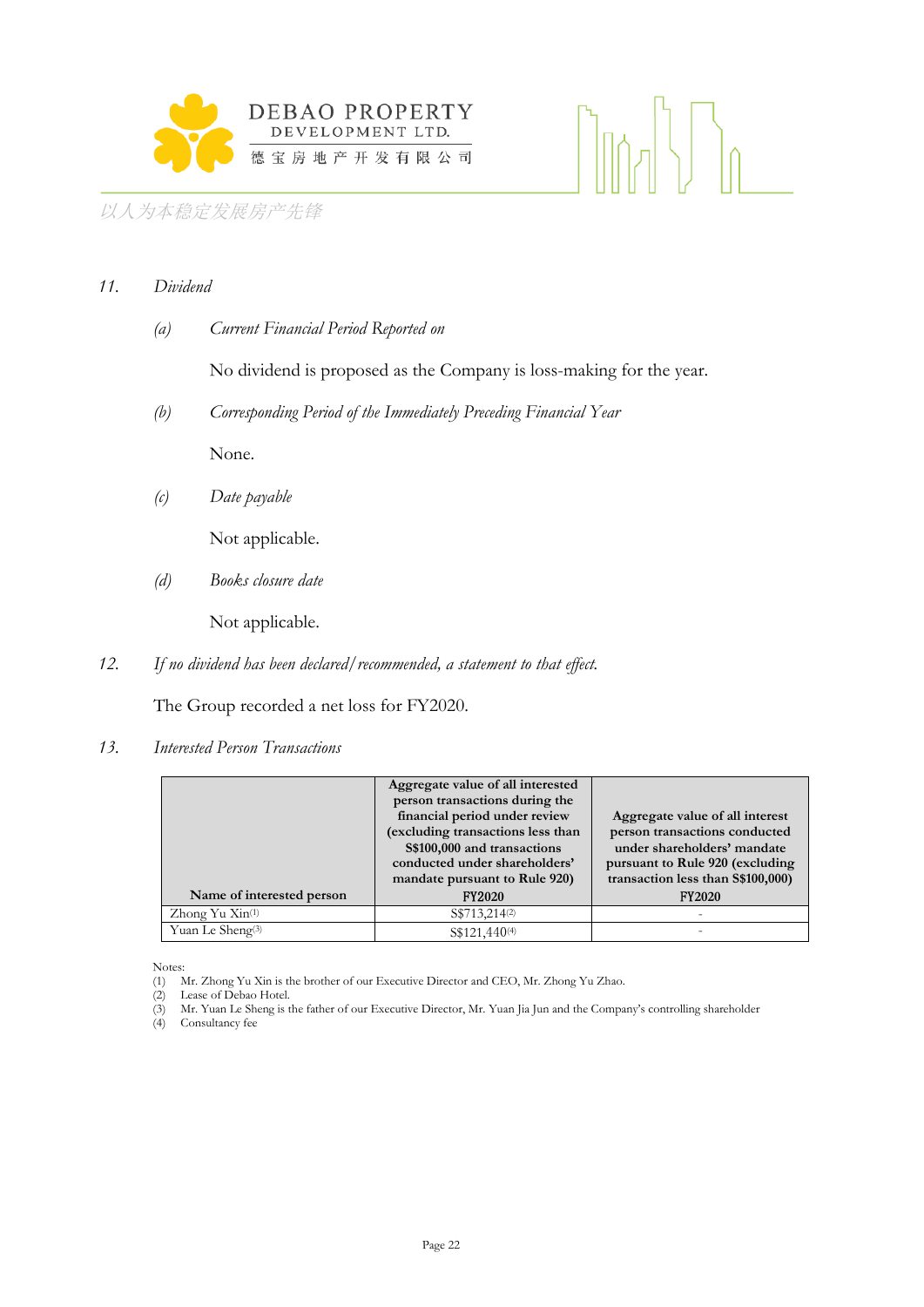



#### **PART II - ADDITIONAL INFORMATION REQUIRED FOR FULL YEAR ANNOUNCEMENT**

*14. Segmented revenue and results for business or geographical segments (of the group) in the form presented in the issuer's most recently audited annual financial statements, with comparative information for the immediately preceding year.*

| Group          | <b>Property</b><br>development | Construction<br>contracts | Property<br>investment | Other      | Total      |
|----------------|--------------------------------|---------------------------|------------------------|------------|------------|
| Revenue        |                                |                           |                        |            |            |
| 2020           | 257,941                        | 28,671                    | 40,228                 | 22,747     | 349,587    |
| 2019(Restated) | 24,181                         | 31,814                    | 1,096                  | 40,990     | 98,081     |
|                |                                |                           |                        |            |            |
| Segment result |                                |                           |                        |            |            |
| 2020           | 87,354                         | (11, 649)                 | (23, 725)              | (146, 011) | (94, 031)  |
| 2019(Restated) | (46, 663)                      | (8,420)                   | (22, 935)              | (146, 618) | (224, 636) |

*15. In the review of performance, the factors leading to any material changes in contributions to turnover and earnings by the business or geographical segments.*

Please refer to Paragraph 8.

*16. A breakdown of sales*

|                                                                          | Gtoup          |                    |            |
|--------------------------------------------------------------------------|----------------|--------------------|------------|
|                                                                          | 2020           | (Restated)<br>2019 | Increase/  |
|                                                                          | <b>RMB'000</b> | <b>RMB'000</b>     | (Decrease) |
|                                                                          |                |                    |            |
| Sales reported for first half year<br>(a)                                | 204,249        | 53,294             | 283%       |
| Operating profit/(loss) after tax<br>(b)<br>reported for first half year | (49, 804)      | (102,069)          | (51%)      |
| Sales reported for second half year<br>(c)                               | 145,338        | 44,787             | 225%       |
| Operating profit after tax reported<br>(d)<br>for second half year       | (44,227        | (122, 567)         | (64%)      |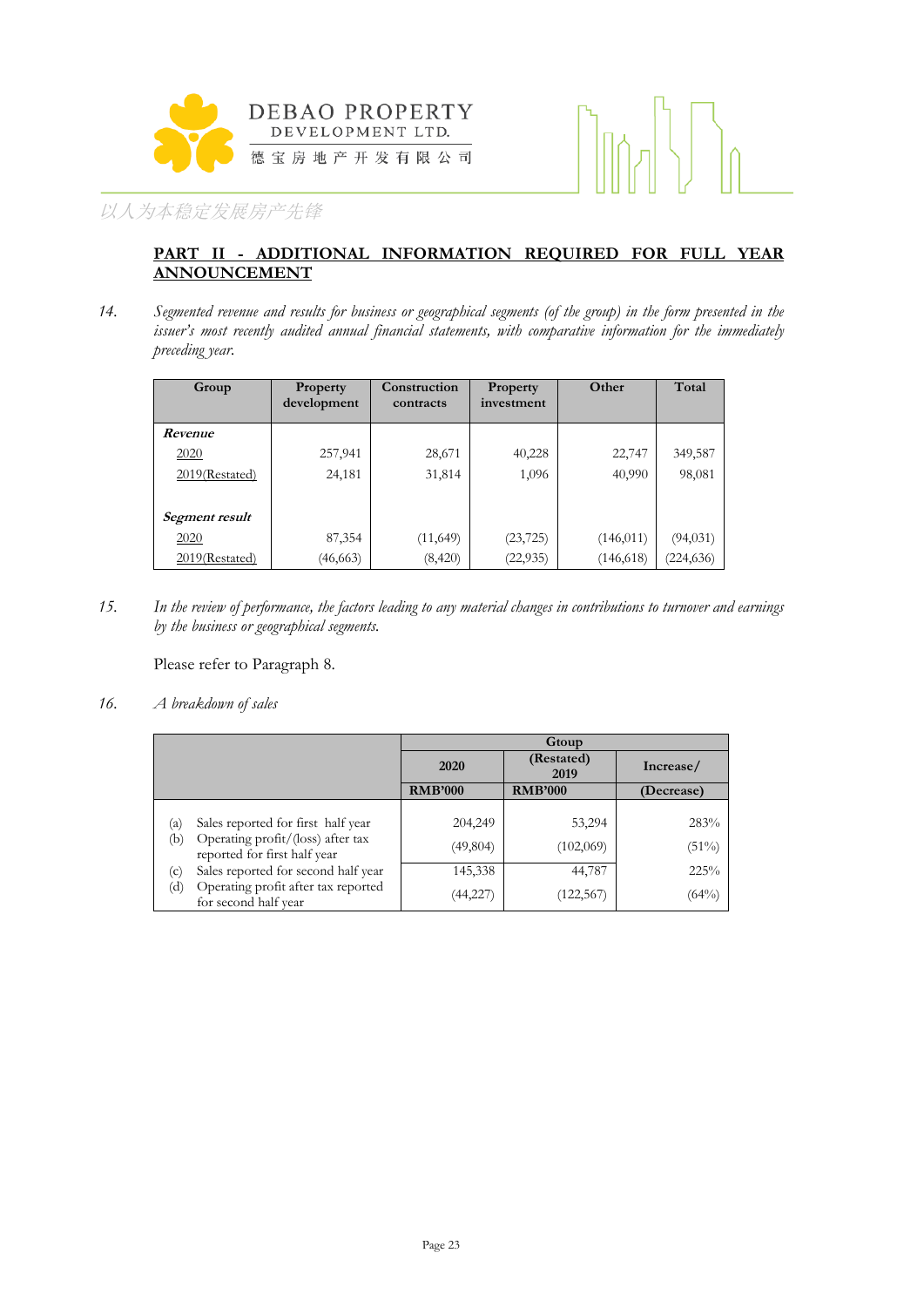



*17. A breakdown of the total annual dividend (in SGD value) for the issuer's latest full year and its previous full year.* 

Total Annual Net Dividend

|                   | w         | $\sim$ $\sim$ $\sim$ |
|-------------------|-----------|----------------------|
| $\sim$<br>.<br>مص | $-1$<br>. | $-1$<br>T ATT        |

*18. Disclosure of persons occupying a managerial position in the issuer or any of its principal subsidiaries who is a relative of a director or chief executive officer or substantial shareholder of the issuer.* 

| <b>Name</b>     | Age | Family relationship<br>with any director<br>and/or substantial<br>shareholder | <b>Current position</b><br>and duties, and<br>the year the<br>position was first<br>held                           | Details of changes in<br>duties and position<br>held,<br>if<br>during the<br>any,<br>vear |
|-----------------|-----|-------------------------------------------------------------------------------|--------------------------------------------------------------------------------------------------------------------|-------------------------------------------------------------------------------------------|
| Yuan Jian Sheng | 57  | Brother of our<br>shareholder, Mr. Yuan<br>Le Sheng                           | Vice general manager of<br>our subsidiary, Foshan<br>Nanhai Guihe<br>Construction<br>Engineering Co., Ltd,<br>2014 | Nil                                                                                       |
| Yuan Le Sheng   | 54  | Father of our director,<br>Mr. Yuan Jia Jun                                   | Consultant, 2018                                                                                                   | Nil                                                                                       |

#### BY ORDER OF THE BOARD

Zhong Yu Zhao Executive Director and CEO 1 March 2021